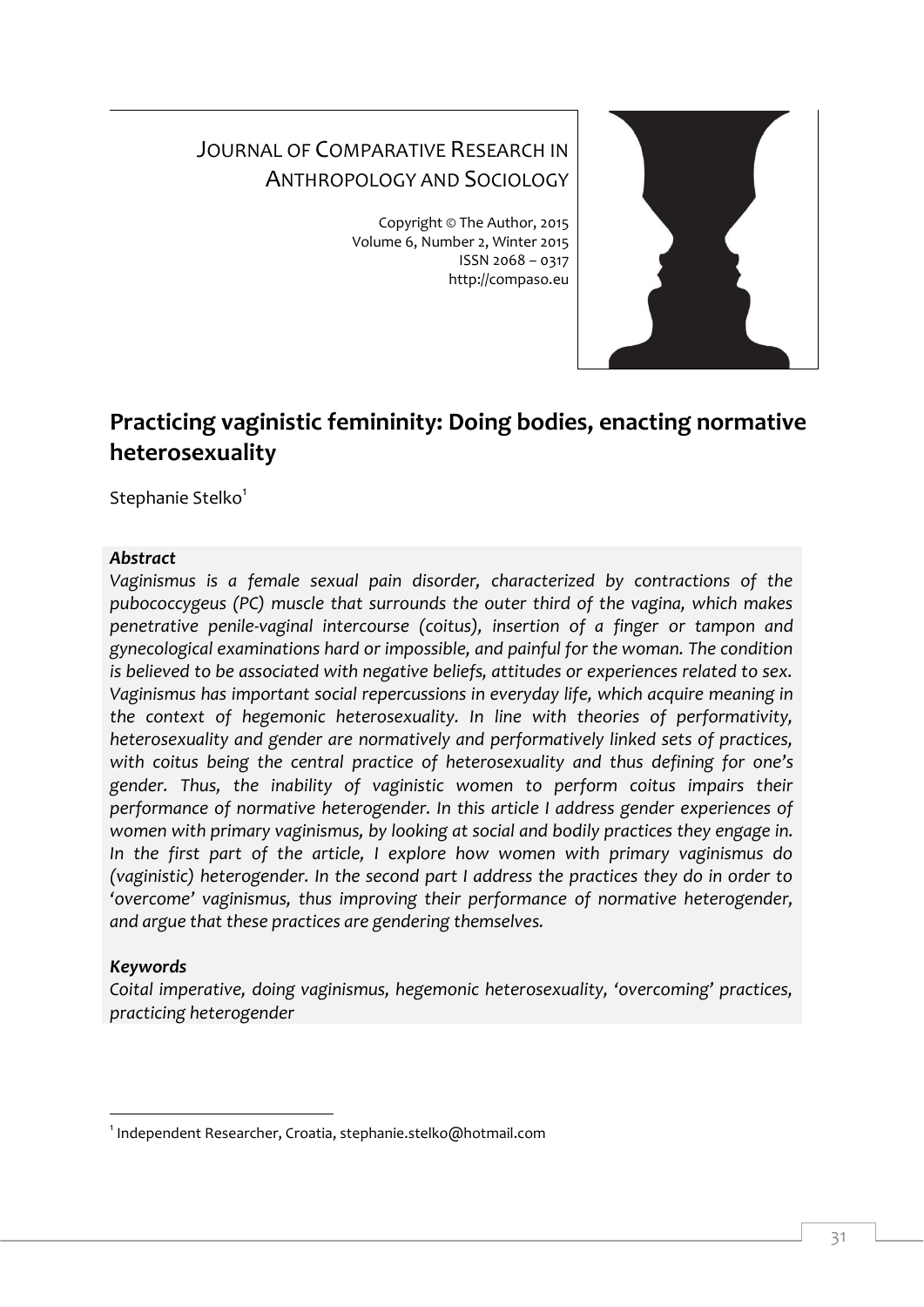#### **Introduction**

'Sex' may evoke various feelings and various associations in different people. For some, it means pleasure, for others power and for others again love; it may provoke feelings of proudness for some, and shame for others, and it may be associated with pain and fear. Although statistics vary, most of them agree that about 30% of women experience some kind of sexual pain at one point in their life, while about 15% is affected by a long-term sexual pain disorder, which, apart from making coitus (penetrative penile-vaginal intercourse) painful, hardly performed or impossible to perform, may also cause problems in wearing tampons or visiting gynecologists.

Studies of female sexual pain disorders that I have had the opportunity to review, as well as blogs, videos and newspaper articles addressing the issue, report women experiencing feelings of inadequacy and isolation, low self-esteem, secrecy, shame, guilt and loss of femininity. These negative feelings acquire meaning in the context of normative heterosexuality. Many authors have argued not only that heterosexuality is normative, but that it also has an enormous regulatory power (Kaler 2006: p.52 and there mentioned authors) which is exercised through "a hegemonic and naturalized set of practices" (ibid: p.53). A central practice, and thus the most hegemonic and most naturalized one, is penetrative penile-vaginal intercourse, whose centrality has been called the 'coital imperative' (Jackson 1984). This imperative is so deeply enrooted into people's perceptions of sex that even today, after the sexual liberation and female rights movements, and despite the separation of reproduction and sexuality, people still equate 'real sex' with coitus (McPhillips et al. 2001), "have difficulty thinking of 'sex' without reliance on insertion and penetration" (Kaler 2006: p.59, referring to Annie Potts), and want to conceive their children 'naturally' or 'in love' (Kaler 2006: p.62).

Heterosexuality implies the existence of 'men' and 'women' (Kaler 2006), and is thus inseparable from the notion of 'normative gender'. West & Zimmerman (1987) argued that gender is not a natural set of traits or variables, but rather "the activity of managing situated conduct in light of normative conceptions of attitudes and activities appropriate for one's sex category" (West & Zimmerman 1987: p.127). According to them, gender is a product of social doings, it is constituted through interaction (ibid: p.129) and it is *done* through "a complex of socially guided perceptual, interactional, and micropolitical activities that cast particular pursuits as expressions of masculine and feminine 'natures'" (ibid: p.126). 'Masculinity' and 'femininity' are considered to be *expressive behaviors*, i.e. an evidence of male and female "essential natures"; since people internalize this notion, they "conduct themselves to fit their own notions of expressivity" (Goffman according to West & Zimmerman 1987: p. 129). As Butler (1988) puts it, people are not born women and men – they engage into corporeal acts that make them *become* what is socially regarded as a 'woman', or a 'man'.

According to Kaler (2006: p.54), Butler does not only ground gender, as well as heterosexuality, in performance, but she also depicts them as performatively and normatively indistinguishable. Thus, taking into account the centrality of the coital imperative for heterosexuality, we could say that *becoming* a 'woman' or *expressing* ones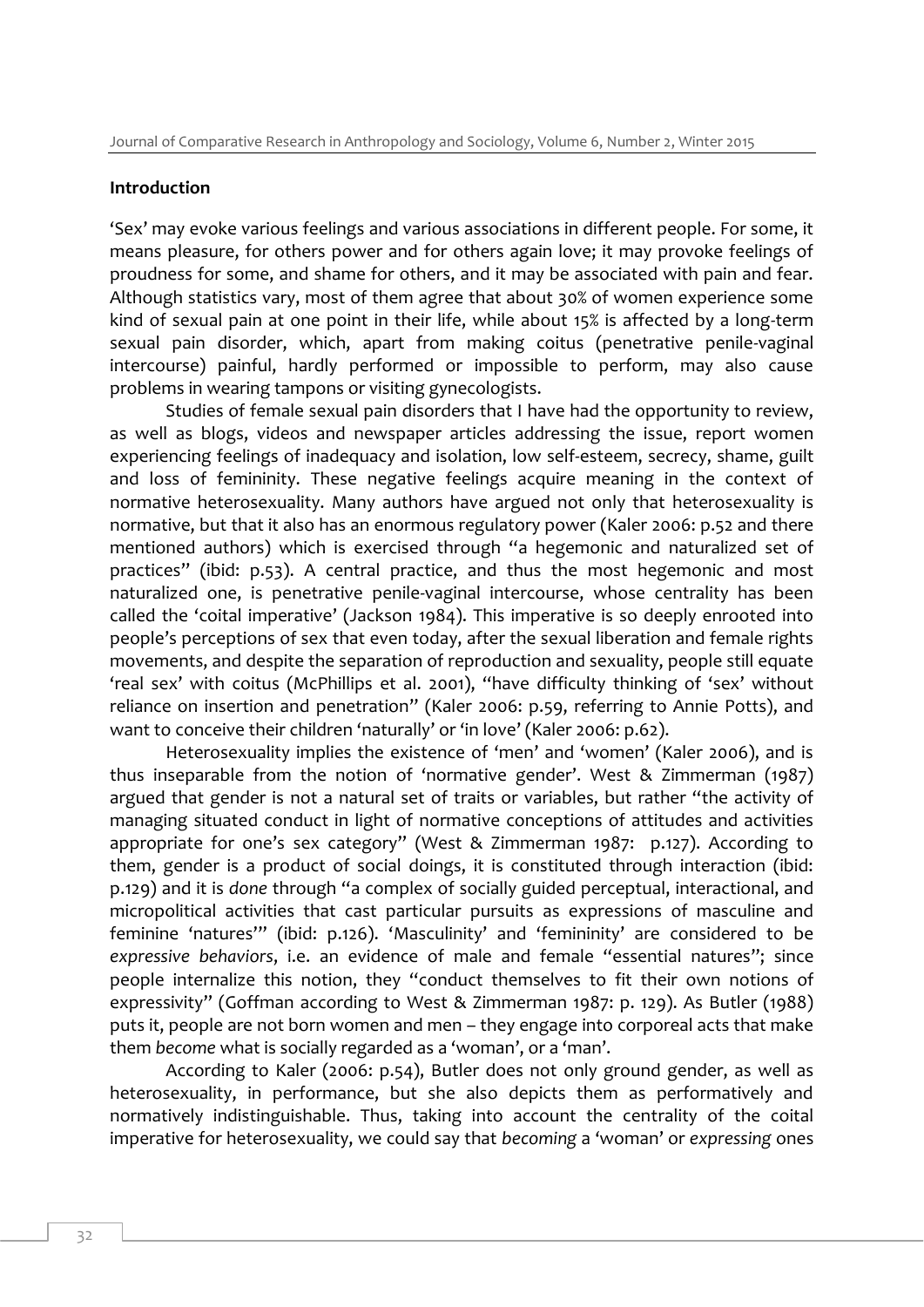'femininity' in a heteronormative surrounding means having coitus with men. Indeed, it can still be heard in informal talks that 'a girl has become a woman' after getting the menarche (i.e. when she became able to bare children and is thus 'biologically' ready for sexual intercourse) or after having engaged into coitus (i.e. having 'lost her virginity'). Several feminist scholars have as well pointed that "to be a 'woman' in heterosexist society means to have sex with men. The category of 'women' thus has no meaning outside heterosexuality" (see Kaler 2006: p.54 and there mentioned authors). In order to encompass the notion of gender within a heteronormative surrounding, many authors (see Kaler 2006) use the term 'heterogender'<sup>2</sup>, and so will be done in this article. In the same way as gender, the category of 'female body' draws most of its meaning from heterosexuality, and coitus specifically. Braun & Kitzinger (2001), for example, show that people evaluate vaginas as 'good', 'too tight' or 'not tight enough' – categories that make sense only in reliance to coitus, which implies that coitus is in fact the purpose of a vagina. Further, since there appears to be a "commonsense relationship between genitals and gendered identity" (Braun & Wilkinson 2005: p.518), it can be concluded that in order to 'properly' *do* female heterogender or *enact* hegemonic heterosexuality (Kaler 2006: p.53), one must engage into coitus with men and, obviously, have a vagina that enables this practice.

At this point, it is important to add that the 'micropolitical activities' that constitute female-male interaction and define the performance of 'femaleness' and 'maleness' reflect, according to West & Zimmerman (1987), power relations among women and men, i.e. they reflect the social subordination of women. It can be noted in the structure and dynamic of female-male conversations (where the male is dominant) or in the distribution of housework. When it comes to coitus, Holland et al. (2000) suggest that coitus is much more empowering for men who mostly see it as a 'gain', while women have ambiguous feelings towards it, experiencing it as a 'loss' (especially the 'first time'), and sometimes as a risk – of pregnancy, disease or violence. But, it is 'not only differently experienced by men and women, it is socially different' (ibid p. 130), since males achieve manhood through access to a female body (ibid). In her seminal article, Jackson (1984: p.44) critically examines sex research, arguing that it emerges from and supports a maleoriented (dominant) view on human sexuality, depicting the activity that is most pleasurable to men as a biological imperative which has evolved to ensure the reproduction of the species. It is argued, with dubious logic, that because coitus is 'natural' it must be pleasurable; if it were not so, reproduction would not occur and the species would die out.

Thus, being a woman means having penetrative intercourse with man (or 'providing' men with this activity) and, preferably, enjoying it.

This article addresses stories of women who, due to vaginismus, one of the known sexual pain disorders, have troubles with both mentioned 'requirements'. Apart

 $2A$  neologism coined by Chrys Ingraham in order to acknowledge the interconnection of heterosexuality and gender, built upon Butler's argument that they are performatively and normatively indistinguishable (see Kaler 2006).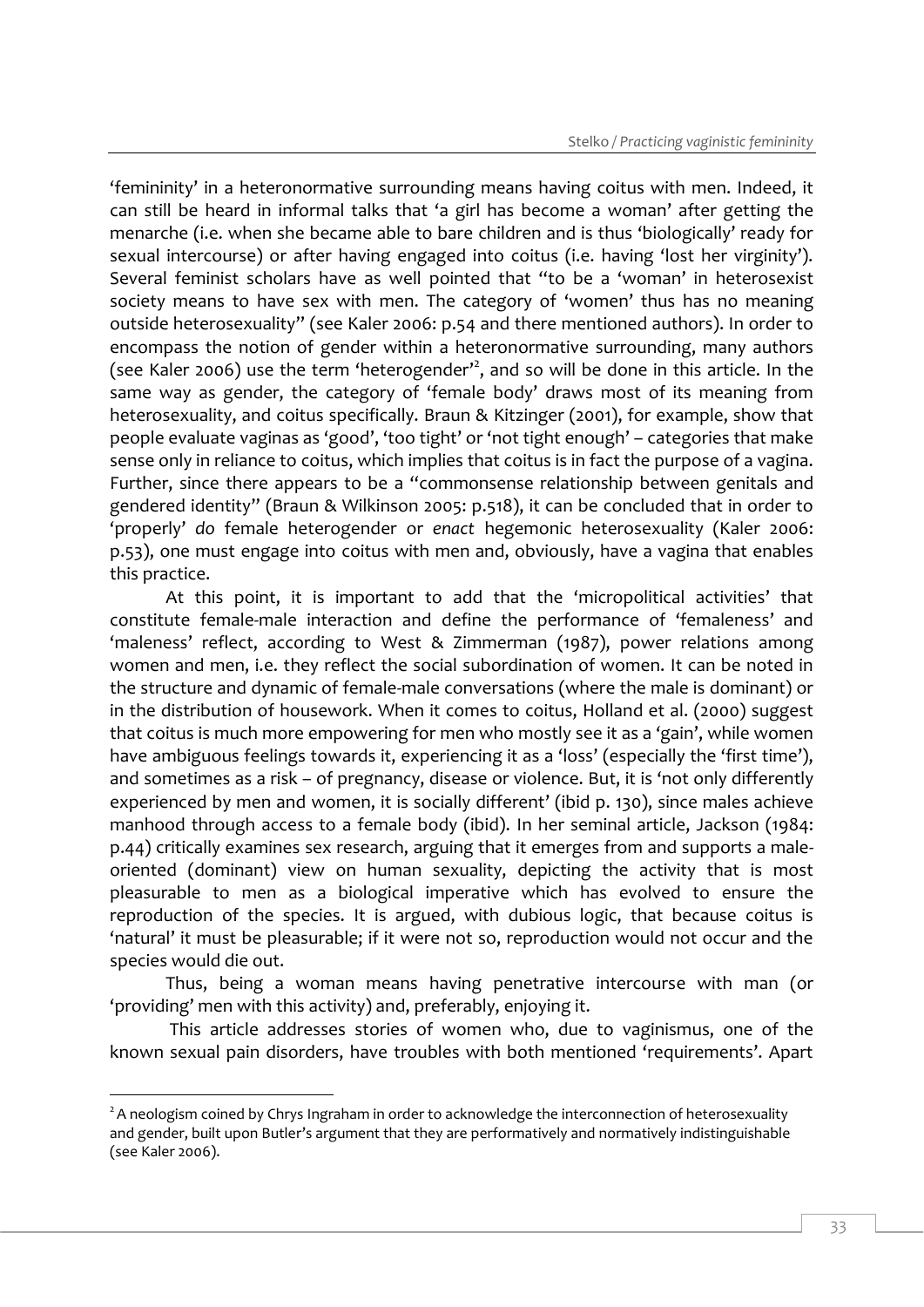from vaginismus, the most commonly mentioned disorders (in medical and social science literature, as well as in articles about female sexual health available from other sources) are vulvodynia, and dyspareunia. Vulvodynia is the official name for chronic vulvar pain; in cases of dyspareunia, the pain occurs during attempted penetration, while vaginismus is characterized by contractions of the pubococcygeus (PC) muscle that surrounds the vagina. The muscle can be constantly tense, or it may contract during (attempted) penetration and thus, depending on the level of tensity, make penetration hard or impossible, and in any case painful for the woman. The muscle contracts as a consequence of anticipated pain (or fear of pain); since the muscle is tense, penetration indeed becomes painful and confirms the anticipated pain – this is called the 'circle of pain' (see for example Sterling 2015). In some cases, this happens only during attempted intercourse, while in others the same happens during gynecological exams or attempts of inserting a tampon. The etiology of vaginismus is considered unclear (Jeng 2004), but there is a number of triggers that are believed (by medical professionals and affected women) to cause vaginismus, all related to negative feelings, attitudes or experiences of sex<sup>3</sup>. When vaginismus occurs after a women has been able to engage in painless coitus for a certain period of time, it is classified as secondary vaginismus; if, on the other hand, it start to occur from the first attempts of coitus, is is considered as primary. Vaginismus may or may not co-exist with vulvodynia and dyspareunia; in any case, despite of the differences in the medical definitions of the conditions, they all have quite similar social consequences, related to the inability to engage in or enjoy coitus.

In their studies of women experiencing vulvodynia – chronic vulvar pain, Kaler (2006) and Ayling & Ussher (2008) present two seemingly similar but essentially different interpretations of their participants' gendered experiences. Kaler reports that her participants, 'excluded from sexual intercourse, [they] describe themselves as effectively 'genderless' or 'degendered'. In their descriptions, they invoke images of gender failures, of women who are not really women' (2006: p.51). Many of them reported having problems bonding with other women as well as relating to men as 'real' women (ibid: p.65), and changing the way they dress so that they would not attract men since they could not 'follow through' (ibid: p.63). On the other hand, Ayling & Ussher report their participants feeling as *inadequate* sexual partners and *inadequate* women. As sexual partners, they felt 'not normal', 'worthless', 'useless', 'broken' and 'dysfunctional' since they were unable to satisfy their partners' perceived needs – which emerge from the discourse that *men 'need' coitus* (Ayling & Ussher 2008: p.298). As women, they felt inadequate compared to the normative 'good' woman which is 'sexually passive or receptive, as well as caring and nurturing in relation to men' (ibid), but they also felt immature, inexperienced and constrained 'compared to the popular representations of permissive women as adventurous, skilful, and eager for sex' (ibid and there mentioned

<sup>-</sup> $3$  Such as strickt (religious) or overprotective upbringing, traumatic experiences of STIs, UTIs or childbirth, feelings of abandonment by a partner, sexual abuse or rape, misinformation or ignorance, as well as the way in which sex is talked about in society and media – in terms of danger from getting pregnant, being raped or 'used', getting infected etc. (see for example Jeng 2004,Ward & Ogden 2007, Meana 2009)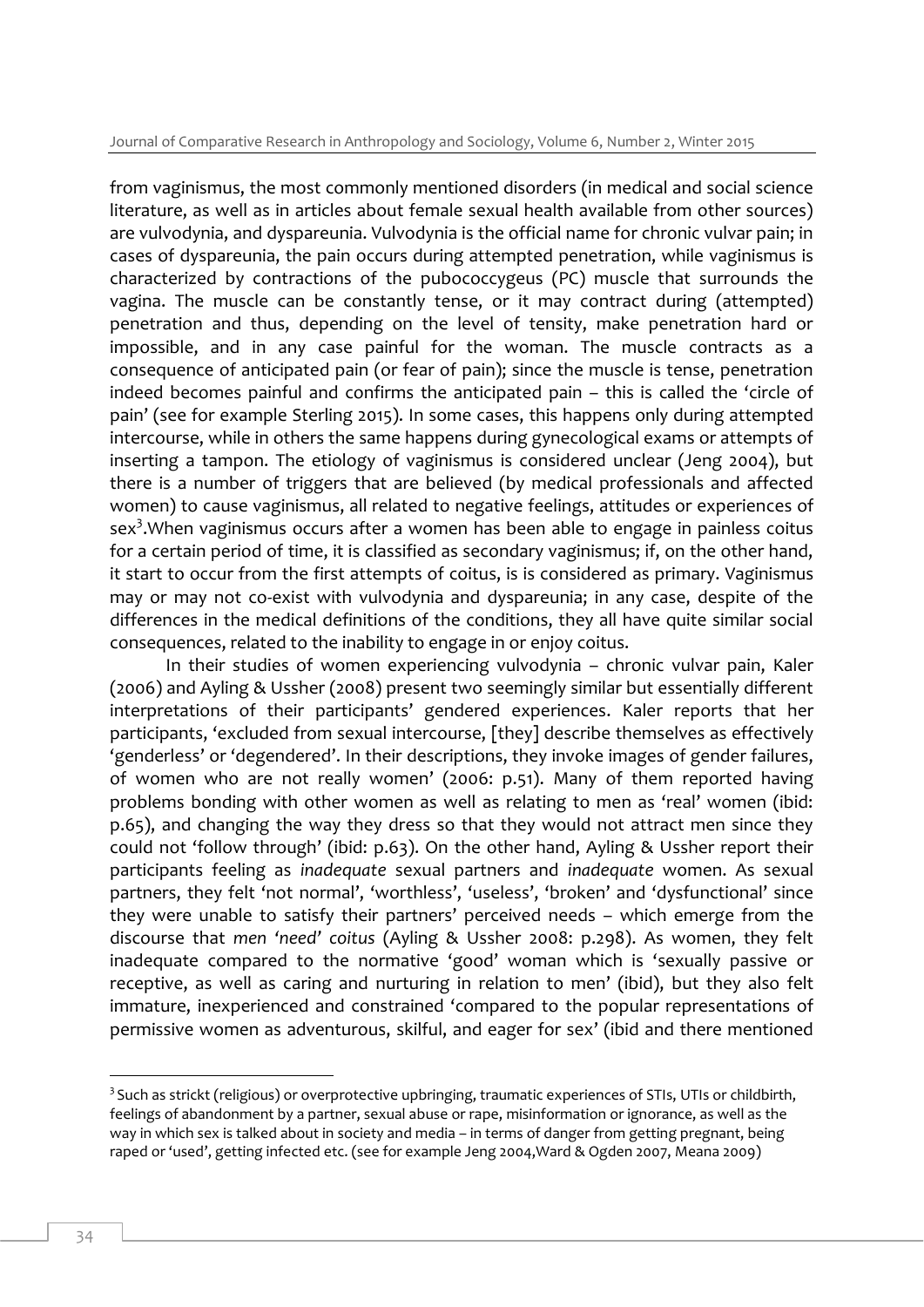authors). Yet, despite the feelings of inadequacy, guilt and shame, Ayling and Ussher do not see their participants as deprived of their gender as Kaler does, nor they deny their status as 'women'.

Inspired by the discussed literature and driven by personal interests, in the study presented in this article I address gender experiences of women with primary vaginismus. In the first part of the article, I explore how women with primary vaginismus *do* (vaginistic) heterogender. Since in the case of vaginismus, unlike vulvodynia, there is quite a developed set of practices that women may choose to do in order to become able to engage in coitus<sup>4</sup>, in the second part of the article I address the practices they do in order to improve their performance of normative heterogender.

# **Methodology**

-

When it comes to reaching participants and gathering data for studies of sensitive healthrelated issues, Internet-mediated approach has been proved to have several advantages, including facilitation of access to otherwise difficult-to-access groups, diffusion of embarrassment, feelings of being judged or shyness and enhancement of disclosure (Whitehead, 2007: 783), since people find it easier to "tell their failed selves" online (McDermot, 2015). Thus, from November 2014 to May 2015 I did 'digital ethnography', a method that, according to Murthy (2008: p.839), "not only gives researchers a larger and more exciting array of methods to tell social stories, but also enables them to demarginalize the voice of respondents in these accounts". Indeed, going virtual enabled me to reach women I would not have been able to reach otherwise. This ethnography included 'hanging out' in virtual spaces of women's blogs, web-sites of treatment centers, documentaries, disclosure videos etc., as well as in an online support group dedicated to vaginismus (OSG). At the same time, I am aware that "access to these technologies remains stratified by class, race, and gender of both researchers and respondents" (ibid), i.e. that women I could reach had access to Internet, knew how to use social networks and could speak English.

In the moment I joined it, the OSG counted about 400 members among which there were women of all ages (the youngest one to my knowledge was 16 and the eldest one was in her fifties), from all continents, with various religious, economic, sociocultural and educational backgrounds; married, single or in a relationship; suffering from, having overcome<sup>5</sup> or dealing with both primary and secondary vaginismus<sup>6</sup>, caused by very

<sup>&</sup>lt;sup>4</sup> There are several treatment methods, the most common one being progressive dilation – women gradually learn to insert dilators of different sizes, starting from smaller ones (it will be explained in details later in the article). Some of the other methods are physical therapy or treatment with Botox injection that unable the muscles to contract, but these methods are usually combined with progressive dilation or/and psychotherapy. Such treatments are possible in cases of vaginismus because they 'deal' with muscles, while vulvodynia refers to pain or discomfort in the vaginal area for unknown causes and thus the described methods are not advised in its treatment.

<sup>&</sup>lt;sup>5</sup> 'Overcoming' is the term commonly used for 'curing' vaginismus

 $^6$  Even though the group was aimed at vaginistic women's partners as well, during my fieldwork there were no active partners.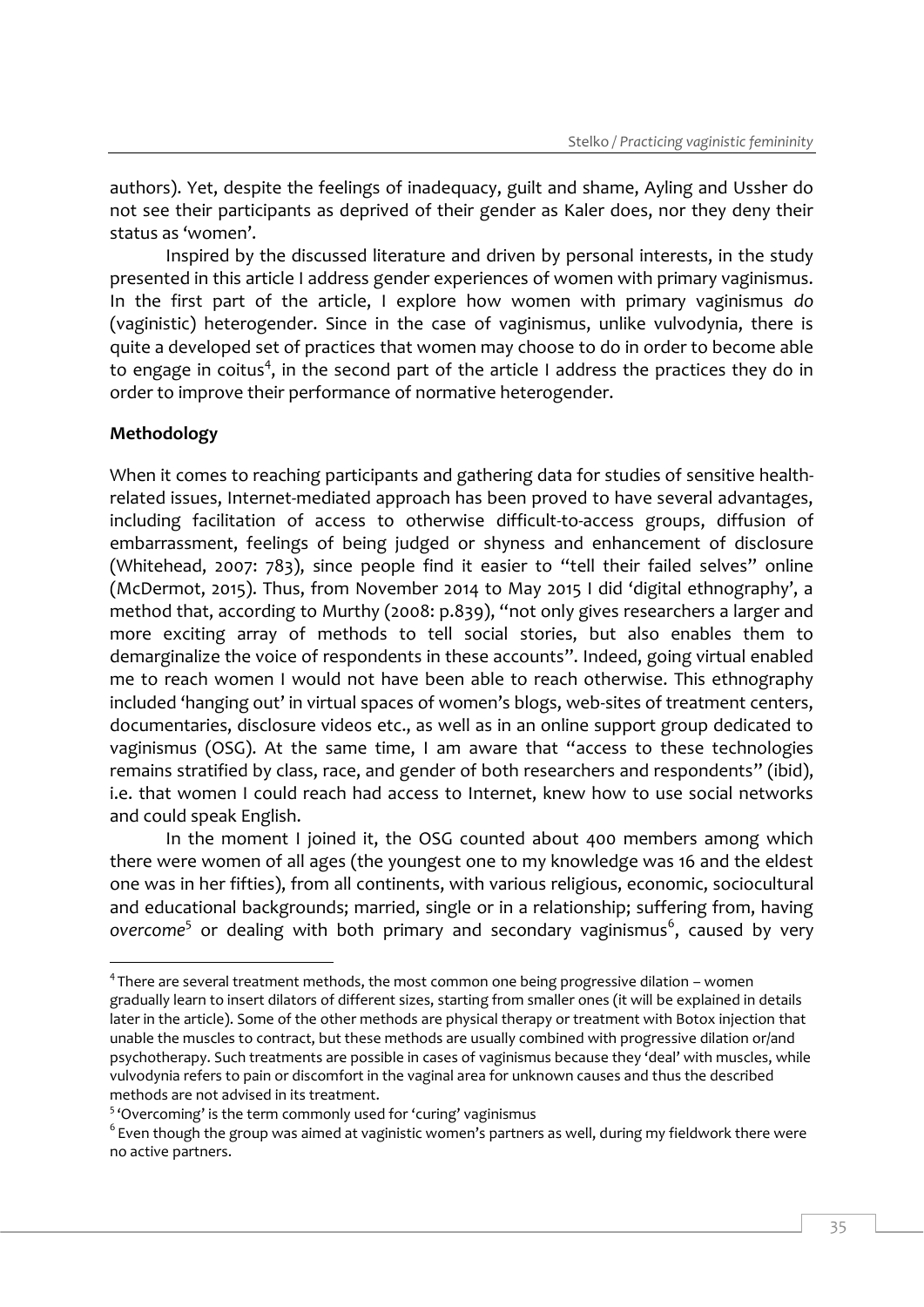different triggers. These diversities did occasionally cause some frictions in the group, since sexuality is a sensitive topic and these women had different attitudes towards it<sup>7</sup>. Yet, most of the time members tended to provide support to each other, since all of them (but one, to my knowledge) had the same aim – to be able to engage in penetrative sex with a man.

I assumed that the ability or inability to refer to a personal experience of penetrative sex would make experiences of primary and secondary vaginismus fundamentally different. I chose to focus on women with experiences of primary vaginismus out of personal interests. By the end of my fieldwork, I managed to do indepth interviews with 12 women who had the experience of coping with primary vaginismus. In addition to 10 women members of the support group, two of my informants were reached through personal networks. Five of them were from the USA, six were from different European countries and one from Israel. Three interviews were done face-to-face, 6 of them virtual-face-to-virtual-face, i.e. via Skype and three of them by e-mail correspondence.

The variety of my informants' profiles is not problematic in the context of this study, since the social surroundings all these women come from share two traits essential for this topic: they exist in a "time and place of heterosexual hegemony" (Kaler 2006: p.51) and "have a long history of suppressing female sexuality and placing high values on female virginity which (...) means keeping the vagina closed against any penile or foreign body penetration" (Ng 2007: p.12).

Names of informants have been changed in order to ensure their anonymity (except if they wished otherwise). For the same reason, the full name of the support group will not be mentioned and I will refer to it just as 'support group' (SG).

Finally, during fieldwork and the writing process, I was aware of my positioning – one of a European female anthropologist in her early twenties, with personal interests and concerns about sexuality and gazing the issue from a feminist constructionist point of view.

#### **Doing vaginistic heterogender**

During my fieldwork, many women have indeed reported feeling 'less of a woman'. Megan, for example, struggled with a strong feeling of being "a freak of nature" and "not fully a woman"; even after having overcome vaginismus and despite the fact that she is the one who financially supports her and her husband, she still carries a burden of being a "bad wife" (and even though her husband is trying to convince her of the opposite). Lavender, on the other hand, claimed never to have experienced feelings of gendered inadequacy, although she was told by a former partner that she was not a 'real woman' because of vaginismus. According to her, this happened because she ended their relationship – something that his ego could not support – and thus he reacted out of affect. While they were still seeing each other, on the other hand, he told her that she

 $\frac{7}{7}$  For example, deeply religious women had different opinions about sex and marriage-related topics then women who considered themselves as 'liberal' or 'feminist'.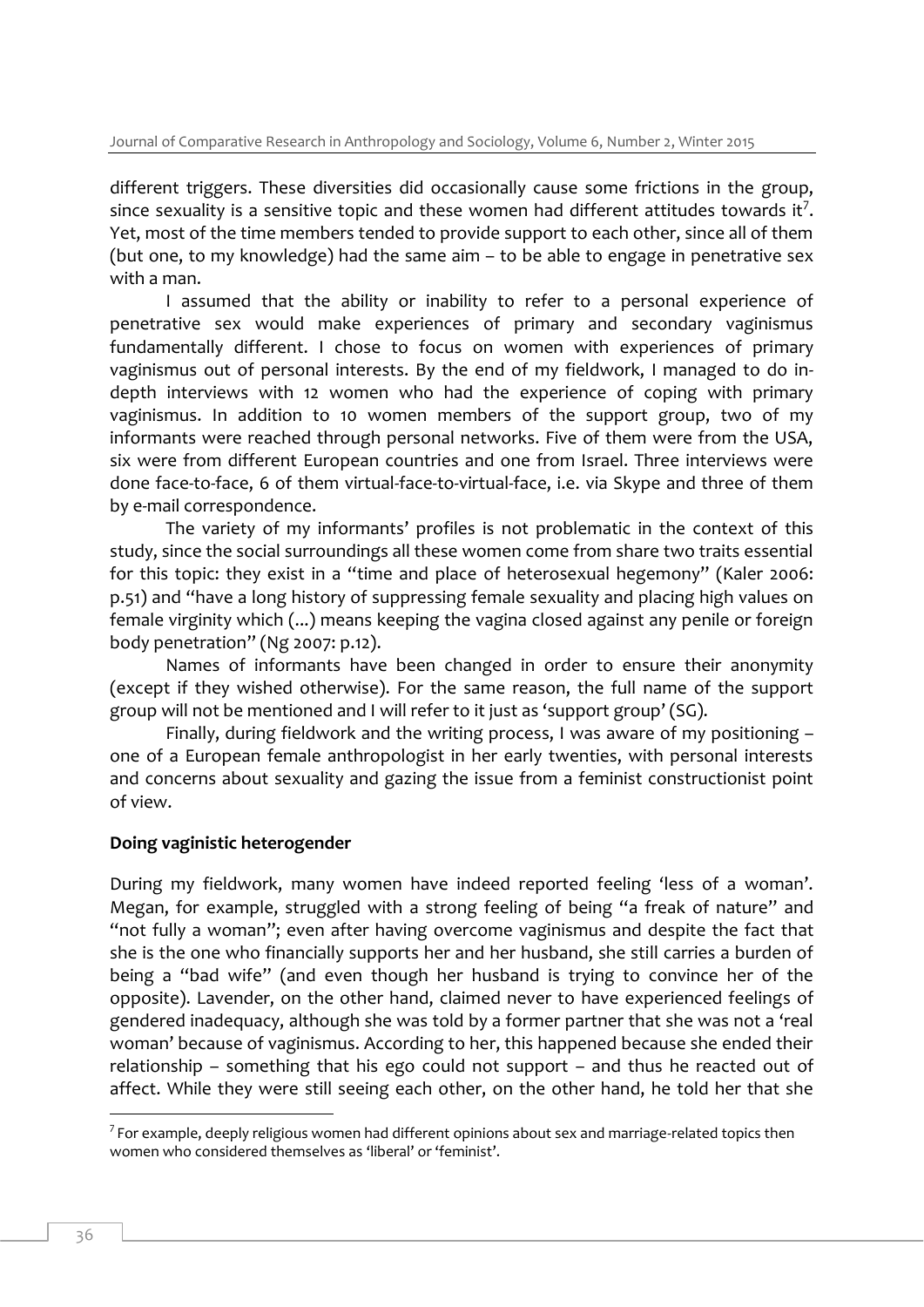was very sensual and that sexual experiences were "much more fun" with her despite vaginismus, then with women who could have intercourse, but would "just lay down". She did feel very sad about his insult, but still opposed: "You're not a woman because you have a vagina!" Most of my informants were somewhere between Megan and Lavender; as Lotte put it, "sometimes you do feel a bit broken", but in general vaginismus did not cause feelings of de-genderness. Only Matea claimed that when, for example, gender inequality is discussed, she does not feel addressed – as if something of concern for 'women' is not of her own concern.

Yet, gendered performance includes more than just sexual behavior – there are many other practices that are considered as 'feminine' or 'masculine'. Thus, I will try to depict two opposite situations. Megan and Matea both claimed that vaginismus influenced the way they dressed. Megan used to wear shoes with high heels – "the higher the better" – but stopped after her struggle with vaginismus started. She had a lot of clothes that she used to wear before getting married that were just hanging in the wardrobe<sup>8</sup>. "Why should I start something I couldn't finish?", she asked, perceiving that 'something' as 'provocative' dressing or even kissing, practices that she felt might lead to sex. Matea's experience was similar: she had phases in her life when she would wear only baggy clothes, and became hesitant about any kind of sexual intimacy, eventually loosing her sexual desire almost completely. On the other hand, Lavender described herself as very passionate during sexual encounters and enjoyed outercourse very much. She also likes wearing dresses and dressing in a typical feminine way – "I'm a girly girl", she concluded. Similarly, Cecilia claimed not to have feelings of gendered inadequacy and that she would feel feminine "when I dress up I guess [laugh], go to the spa or get my nails done or whatever...that's when I feel like a lady [laugh]". Ines never felt 'less of a woman' and claimed that vaginismus did not impact her gendered expression, except in one instance: "I just felt that I had so much energy that I needed to put out, you know...to...to express, and I couldn't find the means to express it, sexually at least".

#### *Doing dating*

-

Half of my informants found out about their inability to engage in intercourse after getting married, while the other half was in quite stable relationships<sup>9</sup>. Their partners were mostly supportive at the beginning, while thinking that they were just afraid of the 'first time' and that it will 'get better'. But, once realizing things were not going to 'get better' that quickly and that their partner suffered from something called vaginismus, their reactions could change. Women are usually very concerned about how their partners would position themselves, and this issue is often discussed in the SG.

 $^8$  She found out about having vaginismus after having got married.

<sup>&</sup>lt;sup>9</sup> Only Veronica does not want to have sexual activities yet, but because of her inability to use tampons, fear of GEs and attitudes towards sex, she believes she has vaginismus.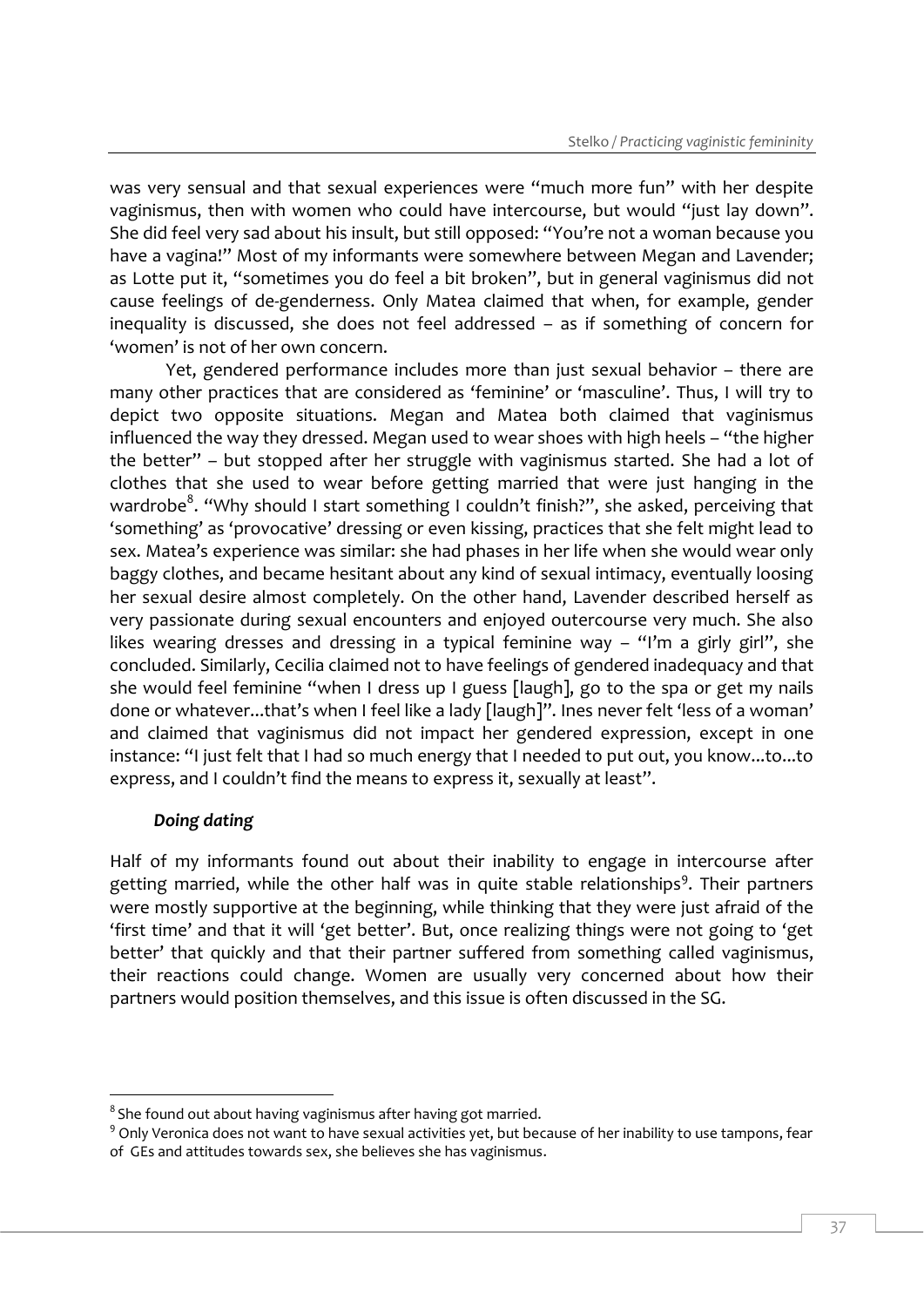#### *'Will he have patience?'*

Worries about this put a lot of pressure on most women to overcome vaginismus as soon as possible. Usually their partners would not explicitly tell women to 'hurry up', but just the fact of having someone 'waiting for you' creates a feeling of pressure in many women. Lavender felt like being strangled throughout her years of marriage. She tried to overcome vaginismus, but "it didn't work, because there was too much pressure I guess". Matea and her boyfriend have been dating, breaking up and getting back several times in the past three years. She says they get along very well, but when it comes to sex, problems emerge that threaten the basis of their relationship "because he hopes and encourages me to deal with this, hopes that it will get better [their sexual life]. If it's going to stay like this [her avoiding sexual intimacy], that's definitely not acceptable for him" (Matea). When asked whether she feels pressured, she claimed:

> Well...not really because I'm not allowing it, because this used to be such a problem for me and I used to suffer so much because of it at some points, that now in my head it is really like, when it comes to this [her sexual life], I am my own priority. And that's why I don't feel pressured.

Still, when comparing how it felt to 'deal with vaginismus' while being in a relationship and being single, she said that

> it's much easier when I'm alone. Because then it [the overcoming process] goes at its own pace, as it should go, as it wants to go. And this way [being in a relationship] something is interrupting you all the time...or pushing you.

Megan also reported feeling pressured by the feeling that her husband was 'waiting for her'. She gave herself a deadline and wanted to have intercourse on their first anniversary. Her husband made her promise that if she would not be ready by then, she would not be disappointed, because he wanted them to have a good time even if they could not have intercourse. Despite she made a lot of progress, about a week before their anniversary Megan realized that she would not be completely ready, which disappointed her very much. When she started crying, her husband reminded her about her promise. But although she wanted to keep it, she needed to cry about it "right now". Eventually, they had intercourse about three weeks after their first anniversary.

Cecilia's husband has erectile dysfunction. Yet, even though one might think the opposite, this fact does not take the pressure away from her, neither does it make them 'share the guilt'. As Cecilia explained, "he can just take the pill and he's ready to go", while it takes months for her to 'fix *her* problem'.

Lotte found out about vaginismus after getting married to her ex-husband. In their relationship, he acted "as if he couldn't breathe" (Lotte) and she felt very pressured because of his behavior. Now she is in a relationship with another man who is 'fine with her' as she is. As she explained, instead of having sex, they can always sit on the couch together and watch television. When Sarah told her partner about her condition, he gave an answer that thrilled her: "I'd much rather go ballroom dancing with you!" Even though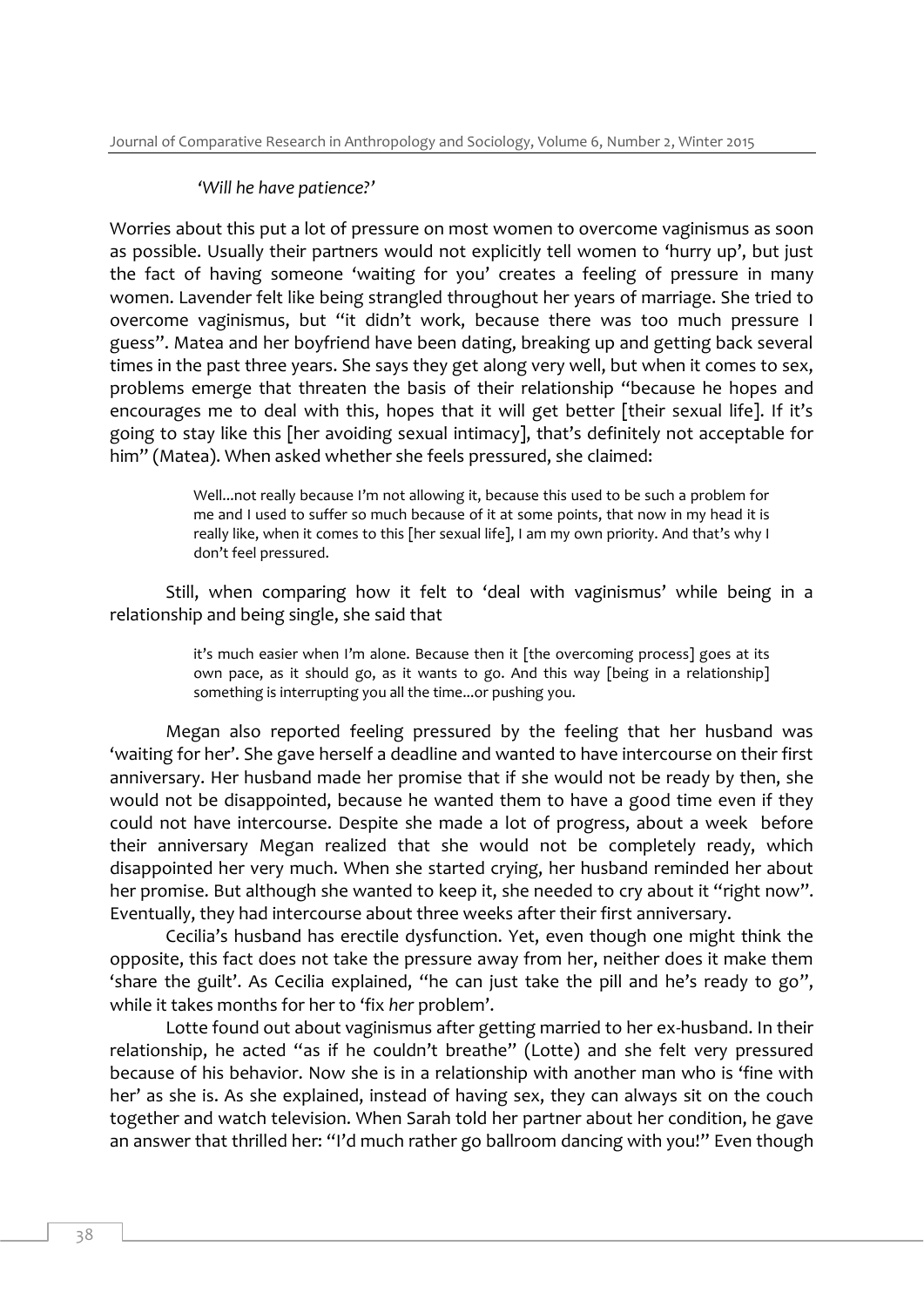they never went ballroom dancing, they stayed committed to each other and, as she explained, had a great time together outside of bed – that is in fact, as she concluded, most of the time people actually do spend together (she did overcome vaginismus eventually).

## *'How to let him know?'*

Some women do not manage to overcome vaginismus while being in a relationship with the partner they first tried to have intercourse with. These women find themselves on the 'dating market' again, knowing that intercourse is not something they can offer. Thus, these women have to think about how to let their new or potential partner know that they have vaginismus.

I came across discussions about this issue several times during my fieldwork. What women would advise to each other was to let the partner know as soon as possible. The first time Sarah found herself in such a situation, she made her partner 'sit down' and explained him what the issue was. He told her not to do it that way ever again, but to just "slip it into the conversation". So the next time she had to have this conversation, she 'just slipped it into the conversation' – but it seemed that, in whatever way she would do it, the situation would always be unpleasant.

Susanne has been involved with several partners. As she explains,

I try to get these things across as early as possible (...)because I don't want to, you know, get attached and then find out that they're assholes...so...I mean as soon as sex comes up, even in just a casual conversation...I bring that up(...)some of them asked me what I do...like, do in bed and what am I doing about it, and all sorts of stuff like that. I never had anyone turn me down because of that. I have had more than one person umm asking me again and again to try and I had to explain to them: no, I can't, especially right now, because I'm feeling anxious, or right now because I'm feeling more depressed, and...After a few times like that, I usually stop talking to them, because it's too much.

#### *'What kind of man do I want?'*

As it can be seen from Susanne's narrative, letting a potential partner know about vaginismus was perceived as a good thing to do in order to avoid getting attached to a person that was not ready for a 'sexless' relationship. Although it would hurt women, being rejected because of vaginismus was not always interpreted as a misfortune. After having got divorced, Lotte would tell her new partners about vaginismus

> quite quickly, in the early stages [of their relationship]. And if he would have a problem with it, then it wouldn't be so bad, because then it would be just the wrong guy [laugh]. And, yeah, that would be sad, but then you wouldn't have the problem of being very very hurt, because I think if he just ends the relationship because of the condition then yeah...I think you're not a very nice person.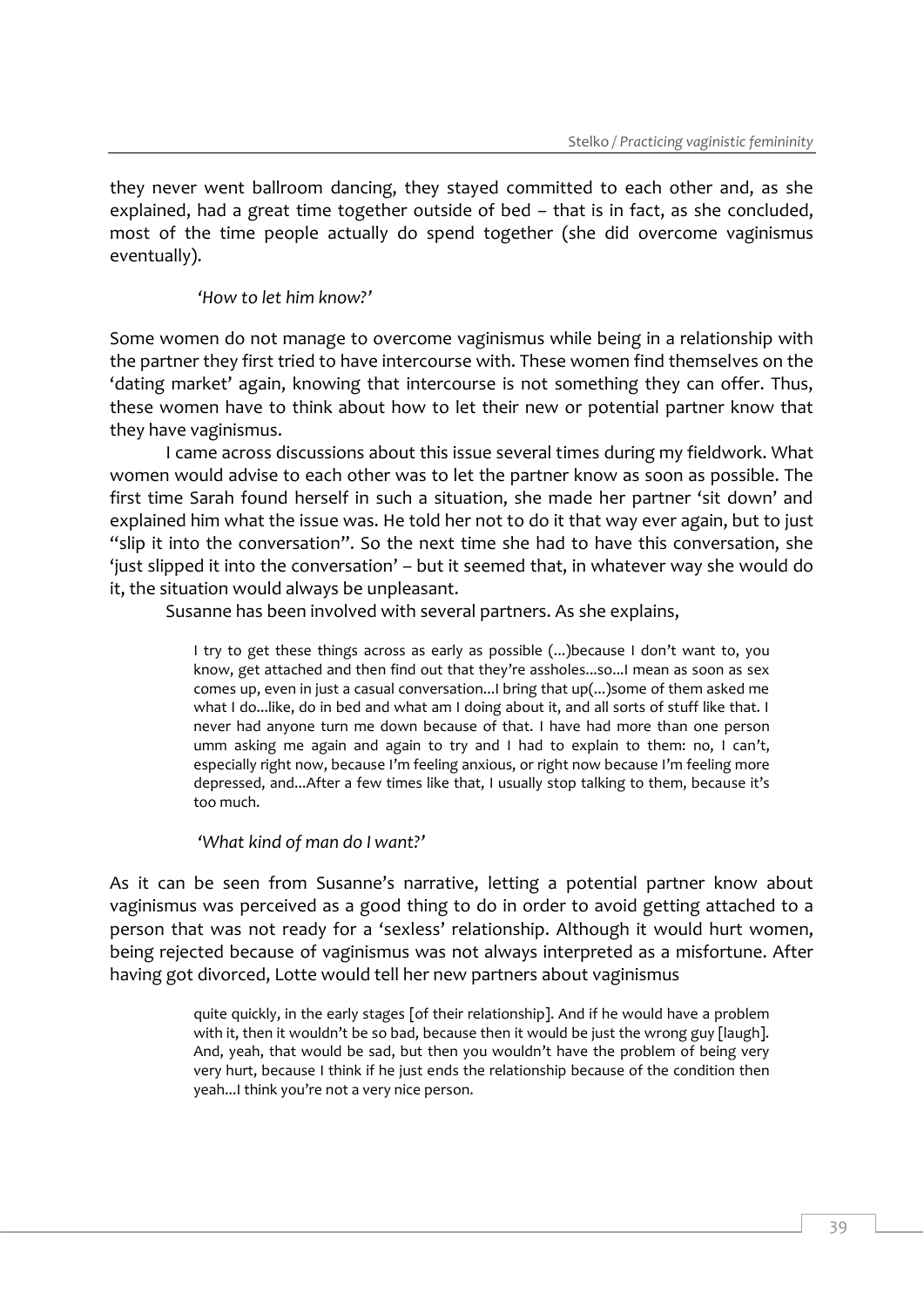Lotte's opinion was shared by more women. Not being able to have intercourse enabled them to find a partner who loved them for more than just sex – which was evaluated as a desirable trait by women.

"Even though I have vaginismus, I still date", says Lavender, "because, what if I find a man who can open me up?". She was given this advice by her therapist, a woman who overcame vaginismus herself. As Lavender explained, getting to know more men enables her to realize what she likes and dislikes about them, what she wishes and what she does not. By now, the most important trait that her partner should have is to make her feel safe. She has ended several relationships despite being in love, because she would not feel completely safe and would feel that her boundaries might be crossed. Only once she felt safe – with a man who had to flee from his own country and understood how it was not to feel safe.

Before going to her third date with the man she is still in a relationship with, Sarah made a list of 17 questions that he had to answer, because she was "fed up of meeting men who don't have the intention of following through". The list included questions such as

> Do you want to marry, how many children do you want to have, where do you want to live, how do you like holidays...? You know, all those questions that...online date sites would ask. And then also, how often do you want to have sex in a week? [laugh] He was so shocked! And until this day he's shocked about it. But it was important for me, you know, not to be pressured into something I couldn't give or I thought I couldn't give.

When he told her that sex was not the most important part of a relationship and that he would rather go ballroom dancing with her, she knew that this was a kind of man that she wanted to become close with.

#### *Playing other roles: female child, friend, acquaintance*

Most women have never heard the word 'vaginismus' when they attempted to have intercourse for the first time, and to some of them it took years to find out why were they unable to do it (Pacik 2014: p.1615-1616). During my fieldwork, most people who would ask me about my research would hear about vaginismus for the first time from me and, as noted by a blogger in her *Dilator Diaries*, neither does Microsoft Word recognize the word. Here, I do not see the fact that vaginismus is rarely talked about in public as a lack of agency or absence of meaning. On the contrary, I see this silence as a cultural practice (Woolley 2012, Ling 2003). In other words, the rare presence of discourses about vaginismus is indicative of society's attitudes towards (problematic) female sexuality and sexual pain is still often perceived as taboo for a reason $^{10}$ .

Vaginismus is not only surrounded by silence in public spaces, but also in private spaces of personal networks. Indeed, many women reported how hard it was for them to open up about their vaginismus, not only to their partners, as discussed earlier, but also to other people that are parts of their lives. According to Sarah, "you make yourself very

 $10<sup>10</sup>$  A detailed analysis of the reasons of this silence exceeds the scopes of this article.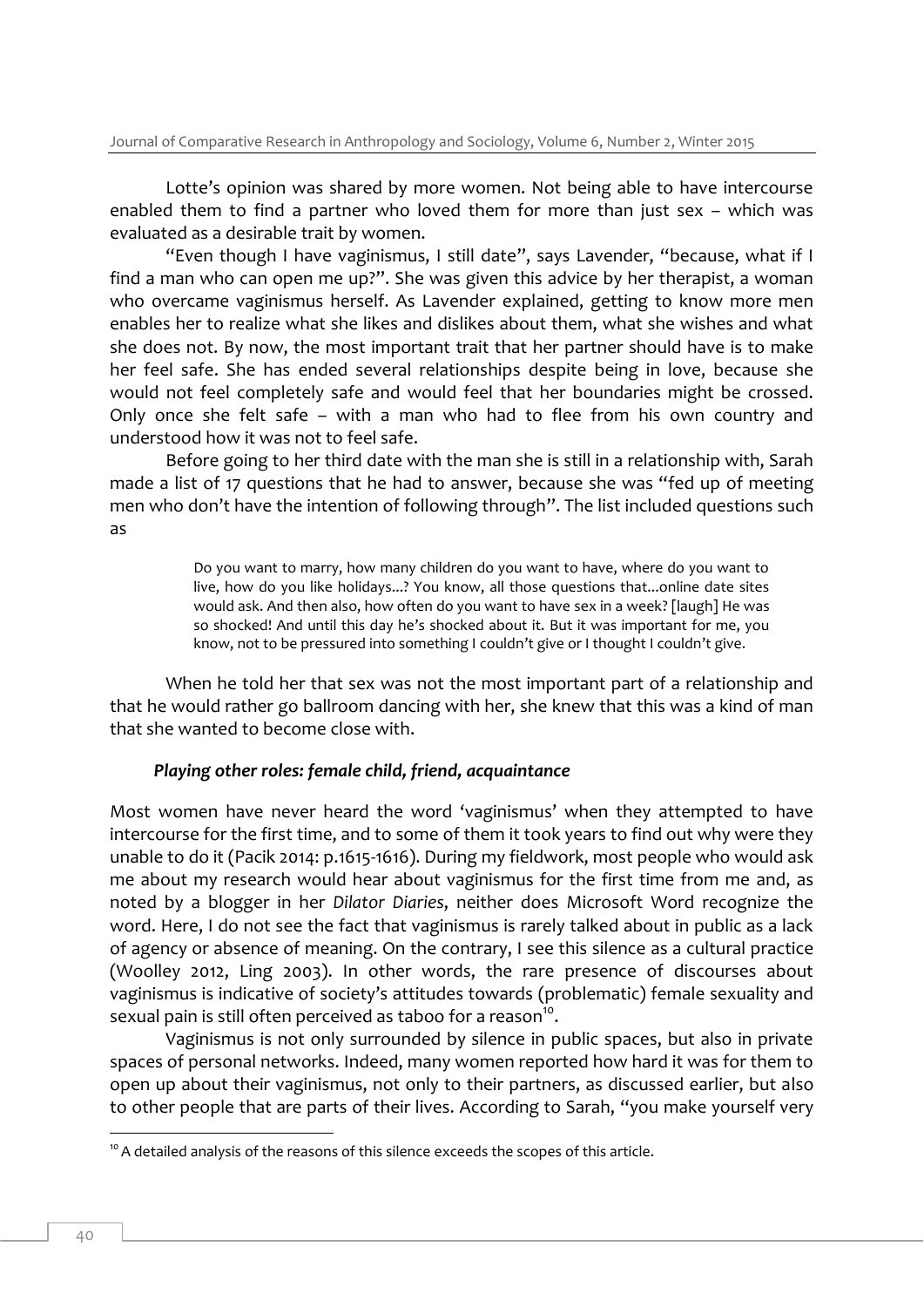very vulnerable if you do tell a person". The inability to engage in intercourse makes vaginistic women feel disadvantaged compared to other women, which makes them employ different techniques of 'managing their spoiled identity' in order to avoid disclosure and feelings of humiliation (Goffman 1986). Some women confide in their mothers, while others keep it a secret to them. Audrey claimed her mother has been a great support for her. Matea has also a supportive mother, but she experiences her mother's wish to help as slightly pressuring. Cecilia, on the other hand, is 'working on telling her parents', but she finds it problematic because she knows that her mother is very enthusiastic about becoming a grandmother, and Cecilia does not want to disappoint her telling her that this is not going to happen that soon. For others, such as Sarah, the reason not to open up to her mother is simply that sex is not something that she feels free to discuss with her parents. Even though quite some women find a support in their mothers, much less of them opens up to their fathers. Of my informants, only Ines reported having talked openly about it to both of her parents.

Cecilia was my only informant about whose condition no one except her husband knows. Most other women have opened up to someone at a certain point, usually to a few close friends. Matea and Ines were my only informants who claimed not to have problems talking about it to anyone, especially not to their closer friends, who had known about their struggles from the very beginnings. Others usually choose a few persons that they felt they could trust, but would not discuss it with other people. Thus, in certain situations they had to employ specific 'techniques of avoidance'. One of them is 'changing subject', as Megan explained:

> When I came back from my honeymoon, my friends were like: so, what was it like? And I had to make up some lie and change subject, and when I changed subject, they stopped asking. So...what I would mostly do is just change the subject. Like: Oh, yeah, sex is cool, oooh, did you see that movie the other day? It's pretty much all I did.

Cecilia's technique was 'pretend everything is fine'. After she and her husband got married, "everyone's like oh you guys probably have sex all the time, blablabla...and it's like...[facial expression showing an embarrassed 'not really'] yeaaah, we dooo, it's lovely! [laugh]". Lavender, on the other hand, employs a technique of 'partial disclosure'. She would tell people that she had a phobia that created problems in her relationships, but would never go into details about what kind of phobia it was.

In general, most women talked about the inability of other people to understand what was going on in their lives. Some were irritated by their mother's or friend's benevolent comments such as 'you just have to relax, it's all in your head'. Vaginistic women felt that other people just could not grasp the full complexity of their situation. For some, this became the very reason not to talk about it. Cecilia felt

> it's hard 'cause I try not to say too much and it's like[everyone is asking you]: how is yours[sex life]? (...) you try, you know, you don't wanna...say too much about it 'cause...they don't understand and they don't really know, the struggle that we're going through(...)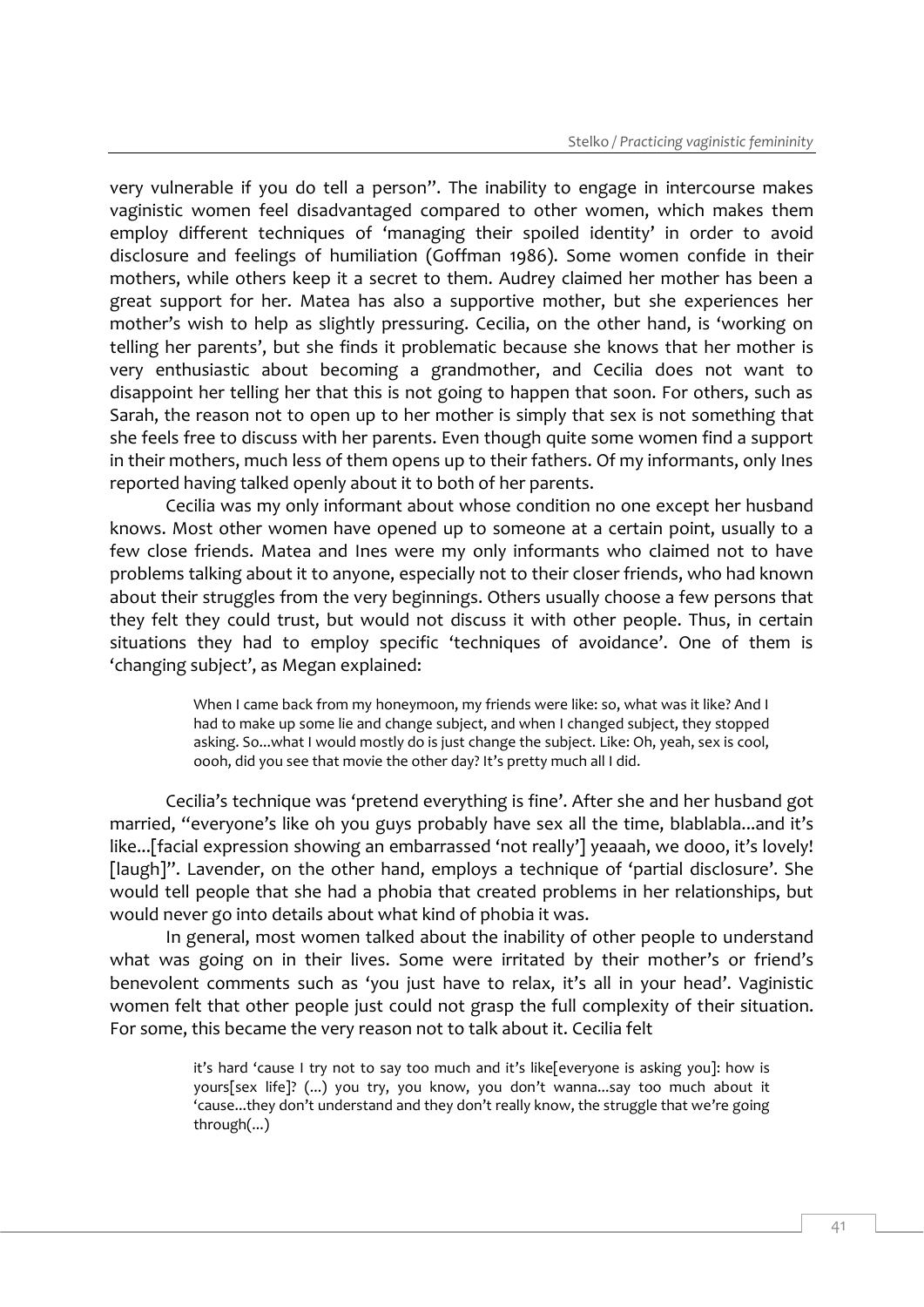Journal of Comparative Research in Anthropology and Sociology, Volume 6, Number 2, Winter 2015

Taking this into account, it is not surprising that a post such as 'I have no one else to talk to' emerged quite often in the SG. Indeed, some members of the SG have called the group 'a blessing', because that was the only 'place' where they could talk about it completely openly and share their experiences with other women who were going through the same struggle and understood how hard it was. The SG and other virtual spaces provided women a possibility to 'reach out', keeping their anonymity at the same time. Many women wanted to "scream on the top of my lungs: hey, this is out there and it's hard for me!" (Cecilia), but were held back by this practice of silence. In the virtual spaces, they could scream under a pseudonym and an avatar. Having a long and intense experience of participating in online spaces dedicated to vaginismus, Sarah claimed to have noticed a pattern: women who were still struggling with vaginismus usually had problems opening up about it and felt very ashamed; once they would overcome, their wish to 'reach out' and 'spread the word' would rapidly increase. In this way, even after having overcome it, women would still keep engaged with vaginismus.

# **Doing vaginistic bodies**

As mentioned earlier, there are several treatment methods for vaginismus that women may choose to go through, and they also come up themselves with products or activities that they find helping. In fact, apart from being an impairment to normative performance of gender, vaginismus is a 'condition', and it can be treated. Yet, as suggested by Mol & Law (2004), 'conditions' are also *done*, i.e. when dealing with 'conditions', people are required to *do* different practices with their bodies, with other people, food, liquids or certain tools. Through these practices, people *enact* their 'conditions', and 'conditions' in turn *enact* their bodies. As it will be shown, enacting their bodies in order to overcome vaginismus, women enact hegemonic heterosexuality. On one hand, they decide to go through treatment in order to improve their performance of heterogender, and on the other hand, their gender identity proceeds from the bodily practices they do while 'treating' vaginismus. In the following part of the article, I will address different practices through which vaginistic women enact their female bodies.

# *The practice of knowing*

For Mol & Law, the first important mode in which hypoglycaemia, the example they discuss, is *done*, is by *knowing it*; thus, they see knowledge as a practice (2004: p.5). Knowing does not only encompass acquiring facts, but also 'training one's innersensibility<sup>,11</sup>. Indeed, most women start their overcoming process by acquiring knowledge, on female anatomy in general and on vaginismus in specific.

While some women reported initially thinking that they 'have no hole', that their vaginal orifice does not 'stretch enough' or that their vaginas were 'just too tight', others said that, when realizing that something was 'wrong with them', they did not know how

<sup>-</sup><sup>11</sup> In the case of hypoglicaemia, people learn how to measure their blood sugar level and how to regulate it, but also how to 'sense' its changes without actual measurement (Mol&Law 2004: p.9).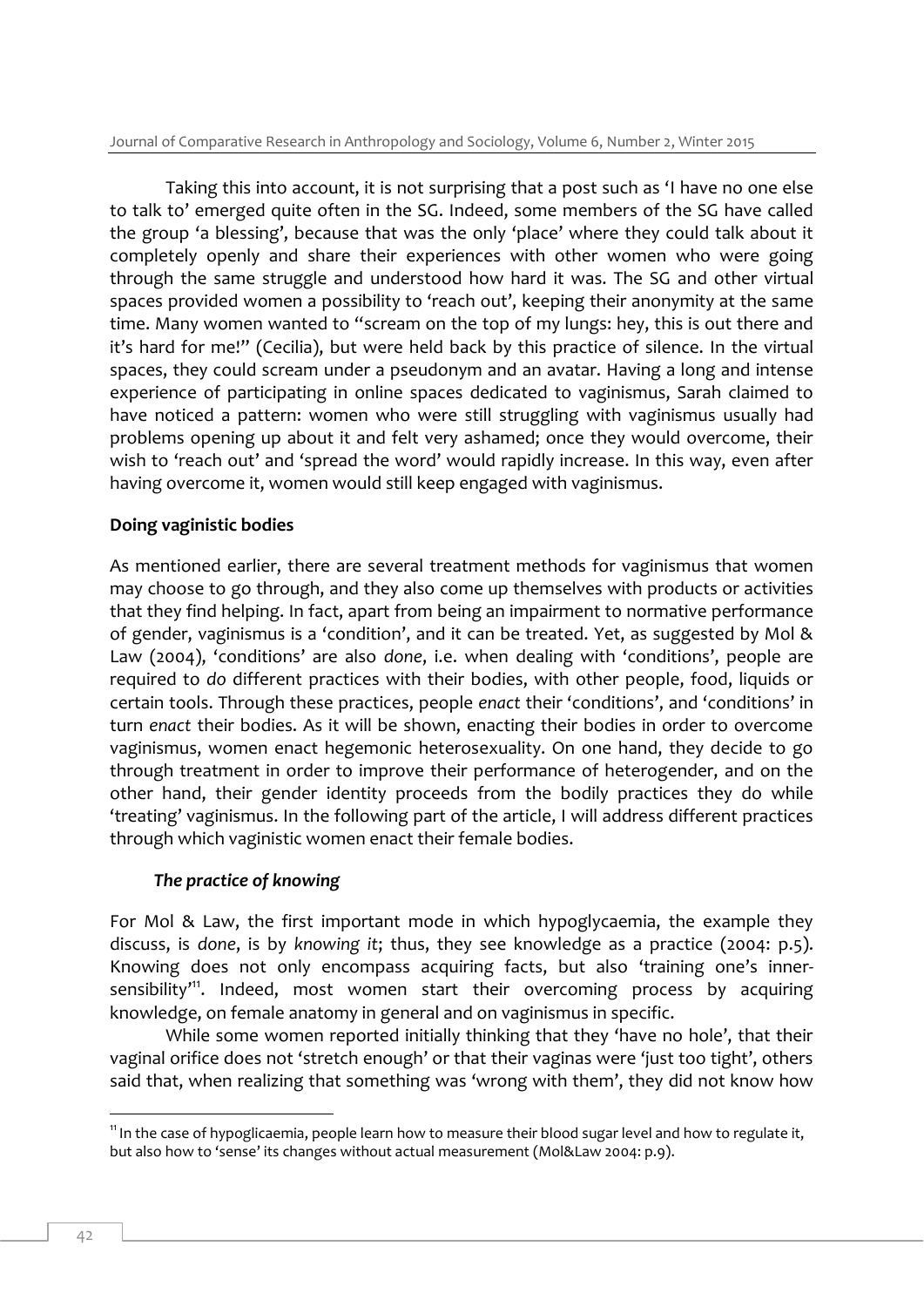to explain to themselves why they were not able to engage in penetration. As Megan said, "I didn't even think of the word vaginismus, I just thought I'm a freak of nature!" Whatever their initial thoughts, getting to know that there was a 'condition called vaginismus' helped them a lot. Not only they became aware of the fact that they were not 'freaks of nature' and 'alone in this problem', but it also provided information about what was actually happening during attempts of penetration and about available treatment options. The first important information for them is that what causes the tightness are contracted PC muscles. What follows is to learn where these muscles are located and how to relax them. From my data it seems women keep gathering information about the female reproductive system throughout their whole 'overcoming process' and later. In fact, in the SG, women very often posted links to educative websites or videos that would enable them to understand what is the 'vagina' consisted of (the term 'vagina' is usually misused, meaning: vulva – outer and inner labia and clitoris, vaginal orifice and the vagina itself) and how its texture feels like. Very often women would post articles dispelling myths about vulvas (for example, that there is no 'normal' or 'standard' vulva), vaginas (that intercourse does not make vaginas loose up), hymens (that it is not a very thick membrane that 'breaks' and causes immense pain during the first intercourse) and intercourse (that it is not supposed to hurt, not even the 'first time'). A lot of women saw this process of gathering anatomical knowledge in a positive light; some of them even stated that, because of vaginismus, they got to know their bodies much better than many other women get to know their, and saw that as an advantage. "I think knowledge empowers you. Empowers us (...) as a group of woman", Megan told me. This is why she started 'Facts Fridays' – every Friday she posts in the SG some resources with facts about vaginismus, similar conditions or the female body in general.

Indeed, it seems that many women become interested in the female body in general, sharing non-vaginismus related resources about it. Megan, for example, is using a natural contraception method that made her engage with her 'female body' a lot. Articles were posted in the SG about 'lunaception'<sup>12</sup>, 'the benefits of sleeping naked', 'fertility foods' etc. Also, women used to post pictures of fruits that looked like a vulva in order to show vulvas/vaginas as natural and beautiful parts of the body.

As emphasized earlier, the practice of knowing encompasses more than mere acquirement of facts. In the case of vaginismus, the assembled information are not limited to 'general knowledge', but become a personal 'knowledge about my own body'. This knowledge includes 'inner-sensitivity training' – women not only need to know where certain parts of their genitalia are, but also how to *relax* their clenched muscles. These two practices – exploration of one's own genitalia and acquirement of relaxation techniques will be addressed in the next two sections.

 $12A$  method that makes women's menstrual cycles align with the moon phases and thus enables them to know when are they going to ovulate, menstruate etc.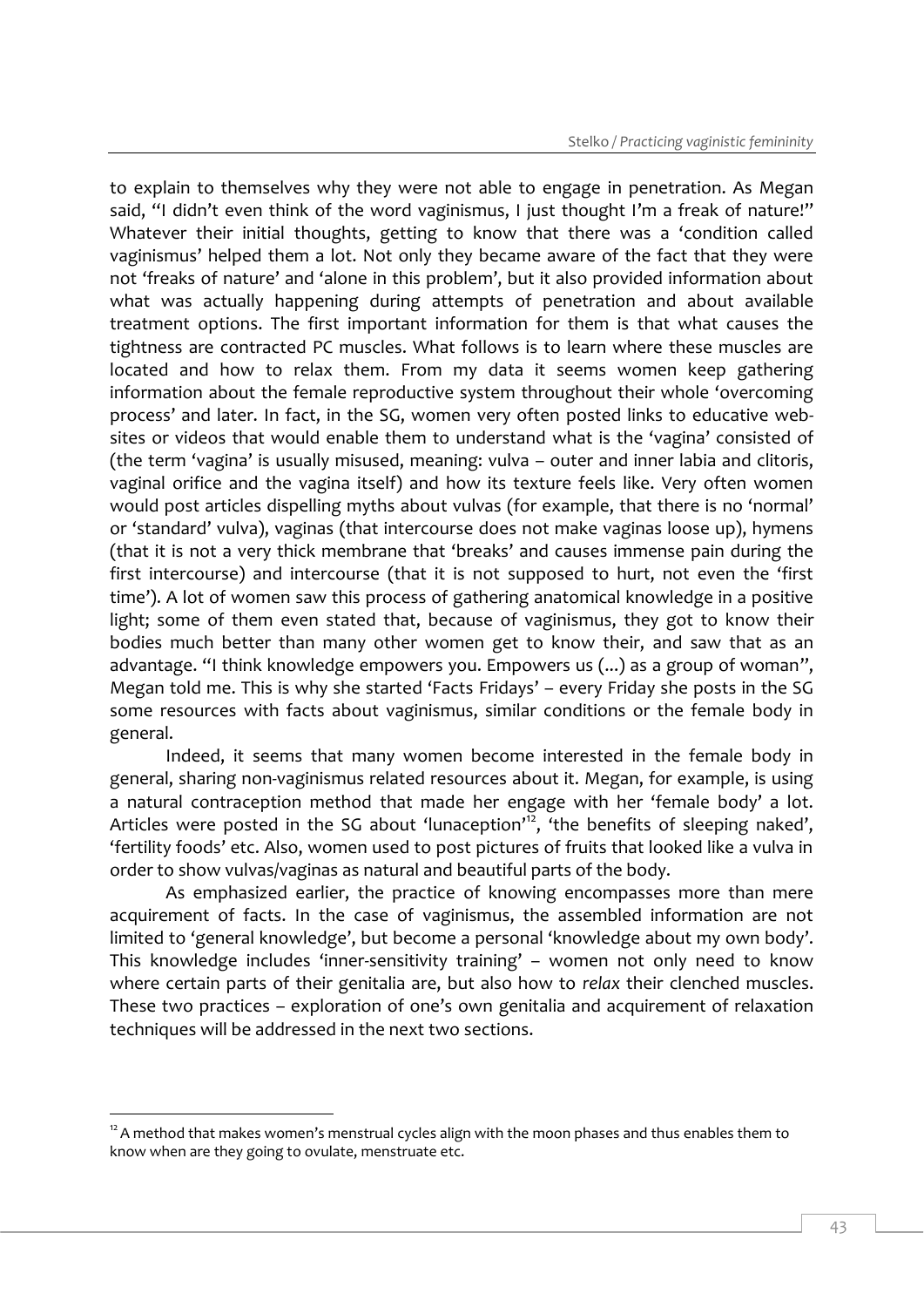#### *Exploring genitalia*

Even though it is not the case for all vaginistic women, most of them do not feel comfortable about their own genitalia (or female genitalia in general). Led by the thought that becoming comfortable with their 'private parts' is an important part of the overcoming process, many women take a mirror to look at their vulvas, realizing where are *their* outer and inner lips, clitoris and, as a final aim, vaginal orifice. Rather than looking, they *explore* their vulvas and try to develop positive feelings about them. They also touch their vulvas and try to get comfortable doing that. The engagement in this practice, as well as in gathering facts, is very influenced by women's backgrounds and not all women take this step. Many women have reported being able to insert dilators, but not their own finger, which still 'freaked them out'. Despite managing to get pregnant twice, Mae reported never to have looked at her vulva in the mirror.

#### *'Active relaxation'*

According to medical views, the key to overcoming vaginismus is muscle relaxation. Except for Botox treatment, every other treatment method requires women to learn how to relax their muscles themselves. They need to learn how to *feel* their muscles contracting or being tense, and also how to relax them. The most commonly suggested technique that is supposed to help women realize which muscles are at stake and how to relax them are Kegel's exercises. Originally developed for incontinence prevention, women are sometimes advised to do these exercises in order to 'keep their vagina tight<sup>13</sup>, and vaginistic women in order to learn how to control their PC muscles. Some have argued that rather than doing 'standard' Kegel's exercises (aimed to strengthen the PC muscles, which is not what vaginistic women want), they should do 'reverse Kegel's' – instead of keeping their muscles contracted for as long as they can, they are supposed to keep them *relaxed* as long as they can.

Yet, for many women it is not only about relaxing their PC muscles but 'their whole selves', or as Sarah expressed it, about learning how to 'let go' in general and make relaxation a habit, rather than an ability. In order to achieve this, some women start practicing yoga or meditation, others reach for different kinds of anti-depressants, not only medications, but also certain types of teas and other spiced drinks (such as warm milk with nutmeg) that are supposed to have anti-anxious effects, as well as alcohol or drugs. All methods can be embraced by some women and at the same time criticized by others.

Finally, both practices – learning to *feel your muscles* and *be relaxed* – seem to be very personal; all women find or develop their own ways that fit them best and even though there are techniques that are widely used, still it seems that every women interprets and experiences them slightly differently from others, and adapts them to their

 $13$  Mostly in 'mondane' women's magazines, although some scientists have argued that vaginas do not become 'loose' due to intercourse or even childbirth, only when women come to a certain age when all of their muscles become less strong – and then there is also risk of incontinence.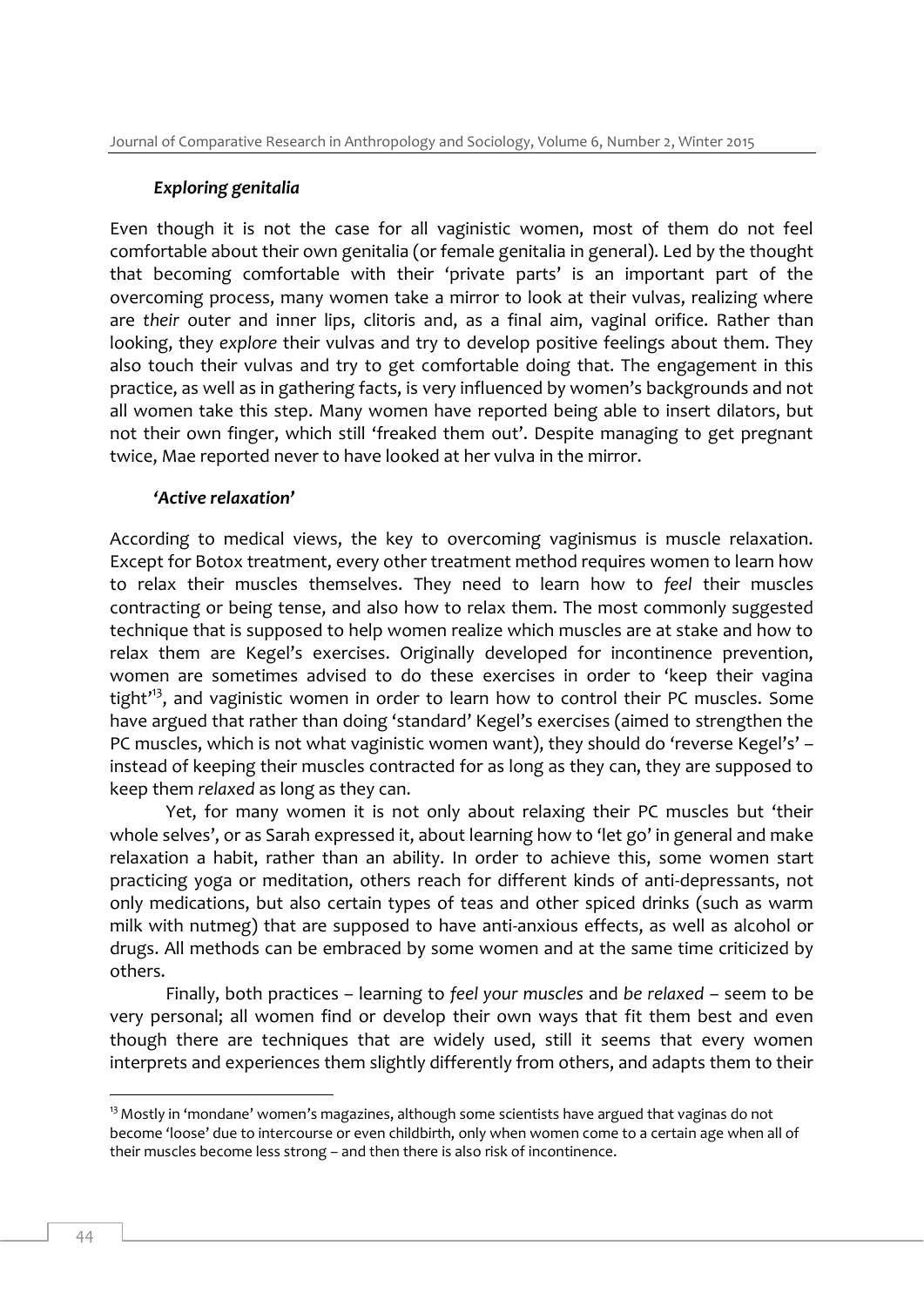own personality. Whatever the method or its adaptation, however contradictory it may sound, relaxation is something that these women actively engage in. As Sarah explained, tenseness is her 'natural' state, so she has to 'actively relax' all the time.

## *Dilation*

"Every day I have an emotional standoff with a piece of plastic…five pieces of plastic, if we're being technical", says a blogger in her *Dilator Diaries*. This is a reality for many women. Progressive dilation seems to be the most common treatment method for vaginismus. It is consisted of gradual insertion of dilators of different sizes, starting with smaller ones. Women are usually advised, by their therapists or more experienced members of the SG, not to move on to a bigger size before they are completely comfortable with the smaller ones. The sets of dilators usually contain five to eight, plastic or silicone dilators, the smallest one being of the size of a pinky finger, while the biggest one is thought to be 'bigger than an average human penis'. Once women, with a little help of 'lube'<sup>14</sup>, manage to insert a dilator, some of them 'keep it in' for at least 10 minutes, others do it for a few hours or even sleep with them, while some women 'thrust them' and 'take out'. However it is done, dilation is something that they should do *every day*.

The first time a woman manages to insert a dilator can feel quite empowering. After not managing to make any progress in 13 years of relationship because of the pressure she felt<sup>15</sup>, the again-single Lavender decided to make a trip on her own, traveled to another country and brought her dilators with her. Coming back into the apartment in which she was staying alone, after having spent a beautiful day, Lavender felt it was the right time:

> so I was like ok, if it doesn't work, there's no guy...you know, timing, just hurry, hurry [laughs] you know, and I kind of felt like this in a relationship, I felt like this [puts hands around her neck to symbolize strangling]. So I was like, ok I'm just going to try, and I put on some music, what I like, relax myself, (...) and did some yoga, I tried to relax myself, candles and everything...and I was like ok, ok(...) you have to try to relax, but at the same time I was...in a pillow like this [shows how tightly she was holding the pillow with her hand] (...) and I was like: is this going to hurt? I don't know but, I used a lot of lubricant, and I was like, ok just, just a small...just a first try [shows a little part of her finger, size of the nail](...) I have to give myself this chance, you know but I don't know if I can and I was like...[laughing] very mixed up, having a conversation with myself [laughs]. And it was like...ok...and then it was in, it was this size [shoes her pinky]. Huh? Ok. Oh, oh, that wasn't so bad (...) I was very surprised, because I was like I don't have it! I don't have a...[lowers her voice] a hole. And so hmm...then then I was like, I already have this, so I can do this a second time, and a third time and a fourth time and...

 $14$  As lubricants are usually referred to by members of the SG. Types of lubricants were discussed in more occasions in the SG – medical lubricating jellies can be oil- or water-based, while some women prefer to use olive or coconut oil.

<sup>&</sup>lt;sup>15</sup> Pressure to have intercourse with her husband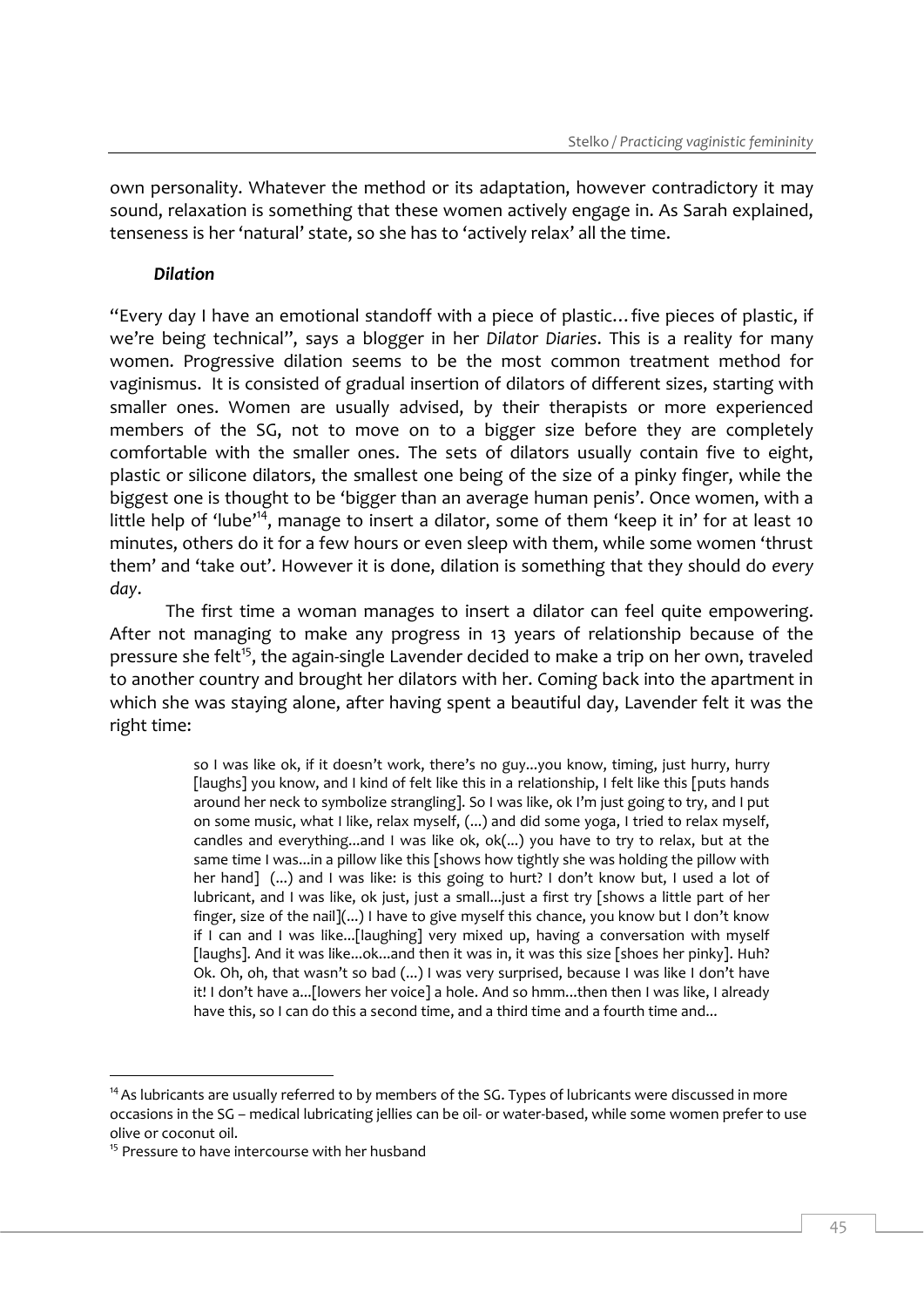But when dilation actually becomes a routine, it does not always feel that nice. It is quite often stressful, frustrating and women might have problems with 'creating the right mood' or fitting it into their busy daily schedules. As Cecilia explained,

> 'It's actually kind of hard, I need to do a better schedule, but it's hard...me and my husband both work full time (...) so in the morning, I'm not up to do it in the morning, I like doing it in the night, when I'm done [with everything she has to do during the day], but...after I worked, I'm tired, you know and so it's about like once or twice a week that I do [dilate]' (Cecilia, Skype interview).

For Ines, on the other hand, what represents an obstacle to regular dilation is the fact that she and her boyfriend do not live in the same city:

> [I don't like to do it alone] not because it is gross, but just because it's different, I think when I am with him, in our intimacy, there is a different environment, it's a romantic thing...when I'm alone with myself, it's...it's like it looses it' meaning, you know, like sexual experience looses it's meaning when I am alone (...)so when we are together, that facilitates, yes... (Ines, Skype interview).

Perceiving it as a quite hard and long process, women in the group often remind each other to 'celebrate every little step' and to feel proud of themselves after every accomplishment, even if it means that they managed to get the dilator one millimeter more 'in' than ever before.

Even though most women do use dilators, some think they are 'too clinical' or 'too cold', and prefer to use their own or their partner's fingers instead. Ines, for example, told me she was inspired by women whose video she saw on YouTube and who overcome vaginismus only by using fingers. She wanted to follow the same path, along with doing yoga to relax and creating a romantic environment with her partner. Finally, some women were not able to purchase clinical dilators (mostly in countries where they were not allowed for religious reasons). What they had to do was to make some by their own, employing very creative techniques such as using candles of different size, melting plastic objects and making dilators out of that plastic, or pealing cucumbers to the wished size (the later is sometimes used also by women who do own dilators but feel that the difference between two dilators that should follow each other is too big, so they create 'inter-sizes').

#### *Managing gynaecological exams*

Visiting a gynaecologist is another practice central to the enacting of female heterogender<sup>16</sup> problematic to vaginistic women. Many of them indeed visited a gynecologist after realizing that they were unable to perform penetration. Even though some of them got a diagnosis of vaginismus and advice for further steps from their gynecologists, many of my informants reported having negative experiences with

<sup>&</sup>lt;sup>16</sup> Due to the existing reproductive biopolitics that tend to control and monitor female bodies in a great extent (see Findlay 1993)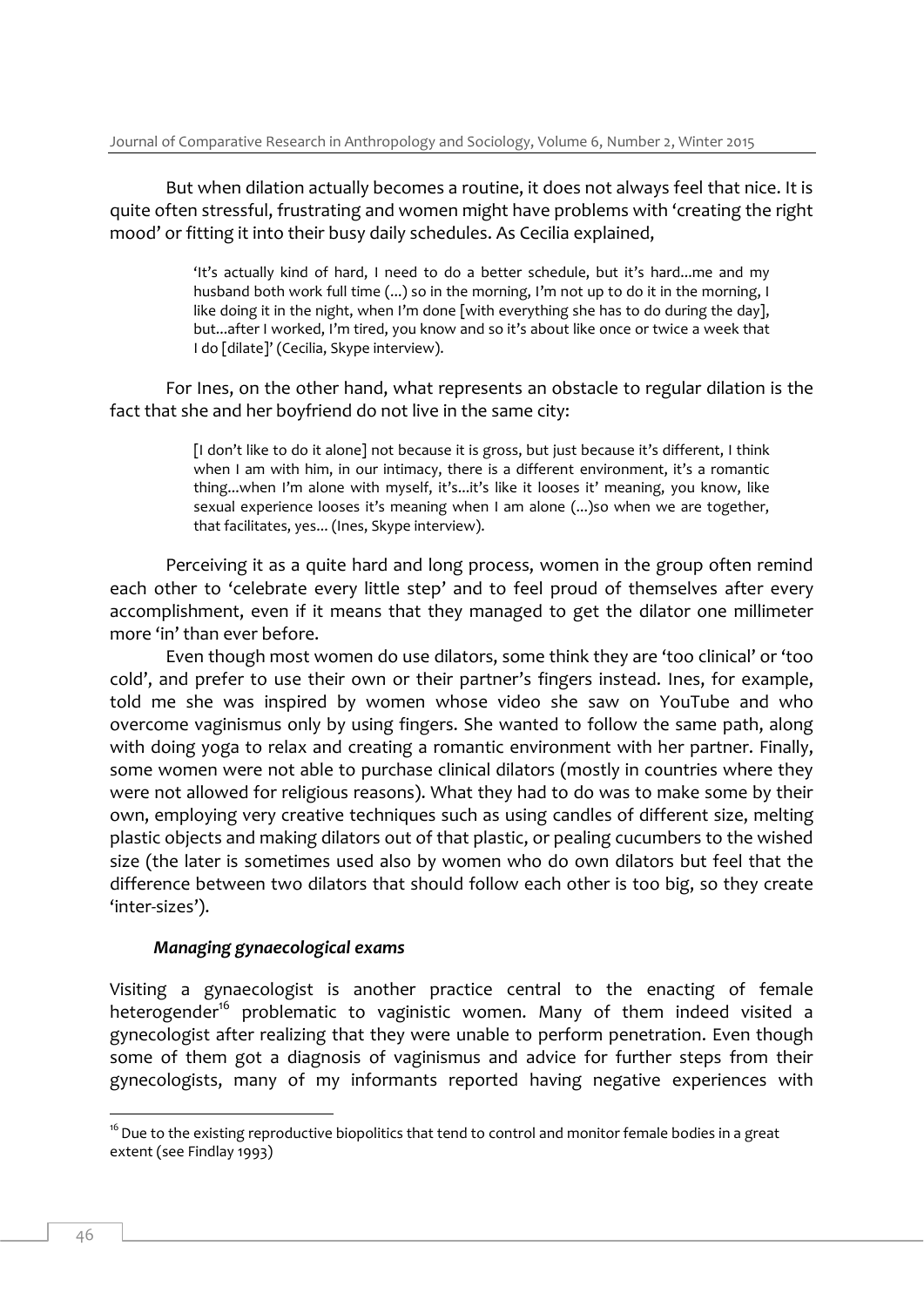gynecologists – they thought them to be uninformed, rude, ungentle and sometimes even forceful.

Sarah suggests that what women should *do* when going to an appointment with a gynecologist, even after having overcome vaginismus, is to take a leaflet with information about vaginismus and pelvic pain with them and ask their gynecologist to read it and inform themselves about the issue. They should approach the gynecologist and 'take charge' over the situation, not letting themselves to be victimized.

#### *Living with a sexual(ized) body in a (dangerous) sexualized world*

Exemplifying their claim that the 'condition' helps to enact the body, Mol & Law (2004: p. 12), argue that "living with asthma makes people acutely aware of the air they breathe", while "trans-sexuality comes with an overwhelming sense of living in a sexed body". Rather than making women acutely aware of their *sexed* bodies, vaginismus makes them aware of their *sexual* and *sexualized* bodies. And not only their own, but everybody they encounter in their physical and virtual surroundings. Susanne, for example, explained that "because of my vaginismus, I am so fixated on sex that...when I hear that a friend is pregnant or had children, I think: oh my God, she had sex! [laugh]".

Many women reported feeling jealous of pregnant friends or relatives. They would feel bad for not being able to be sincerely happy for the future mother, but could not help themselves – it was making them acutely aware of their inability to have intercourse and bare a child. Megan told me that she and her husband used to watch a television show about pregnant teenagers, which would make her angry because "they're kids and they shouldn't be having sex and I'm a grown up and I can't do it". Television and other media were rubbing salt on her wound and making her think: "What person can't have sex, sex is everywhere, on the TV, there are pregnant teenagers walking around, everyone can have sex, but I can't, something is definitely wrong with me!" (Megan). Sexualizing media were a source of frustration for other women too. Sarah, for example, criticized the way sex, sexual and romantic relationships were depicted in most television series and movies. During her curing cycle, she was following a very popular series<sup>17</sup> and at a certain point realized that it had a really bad impact on how she received herself, sexuality and men. She said she would literally clench up while watching it and that there was "no one single normal, loving and caring relationship in the whole series", so she stopped following it. In her opinion, "for someone who is sensitive, especially in that aspect", this kind of series can be traumatic.

Finally, some of my informants reported not only being angry and disappointed about sexualizing media, but also about the way sex is talked about in society in general, especially when it comes to sexual education, which is, in their opinion, mostly inappropriate or lacking important parts. To summarize their thoughts, they all felt that sexual education was based on a 'danger discourse', while lacking useful information

 $17$  The series indeed caught public attention for scenes of violence, a great part of which was specifically sexual violence and abuse.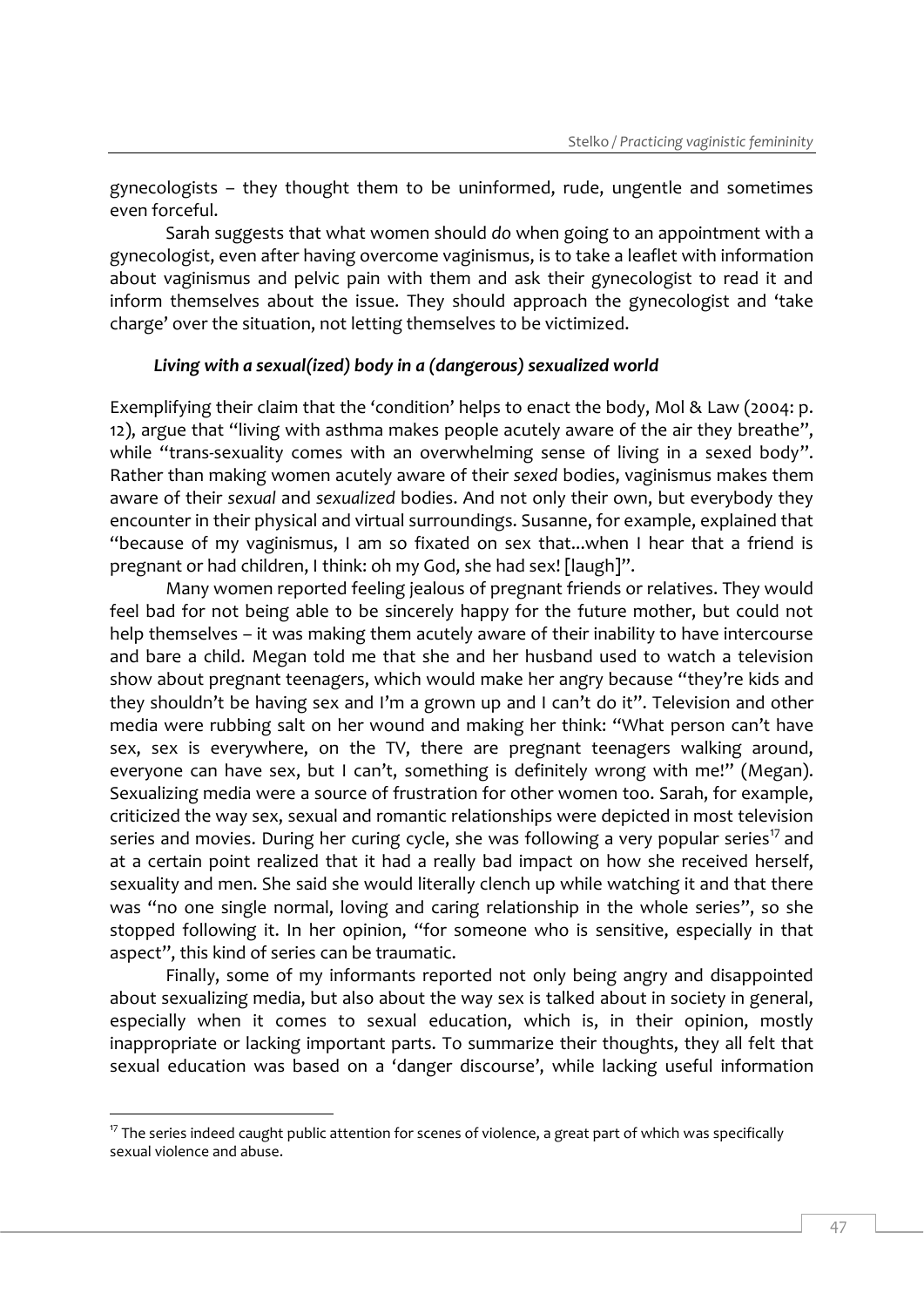about sexual consent and performance, such as whether sex should hurt, when does it hurt and what to do if pain is unbearable.

#### **Conclusion**

First of all, stories of women reported in this article only make sense in a context where heterosexuality is normative, and penetrative penile-vaginal intercourse is normative to heterosexuality. Since sexuality has strong links with gender and may even serve as a basis of one's gender identity, coitus is an extremely gendering practice. Vaginismus, tightness of PC muscles that makes coitus, as well as other penetrative activities, painful, hard or even impossible, may represent an issue for the (re-)shaping of one's gendered identity in two ways.

First, due to vaginismus, one's performance of normative heterogender is impaired, because vaginistic women cannot engage in sexual activities most satisfying to their partners and because they cannot enjoy coitus themselves (which is normatively regarded as 'natural').For some women, it is also because they cannot participate in other practices essential for proper gender performance, such as using tampons or visiting gynecologists. The inability to have penetrative sex may also affect the way these women do other gendered practices, such as flirting, kissing or dressing, estranging them even more from the 'standard' performance of femininity. Yet, it does not necessarily have to be so – despite their 'non-standard' way of *doing* sex, some women reported to still feel like 'normal women' and it does not affect other ways in which they express their gender identity.

Second, gendered identity does not only derive directly from (normative) practices, but also from (normative) bodies. It was argued earlier that coitus is socially regarded as 'natural' and thus vaginas are evaluated in relation to coitus. In this context, vaginistic vaginas are 'too tight' or 'closed' – characteristics that imply deviancy from what is considered as '*biologically* normal', as 'natural' for women.

To my knowledge, all but one women in the SG wanted to overcome vaginismus, i.e. wished to *become* normative women. Thus, enacting their body in order to overcome vaginismus, implied enacting normative heterosexuality. And conversely, normative heterosexuality made women enact their bodies in a particular way through their wish for being 'normal women', 'empowered women', 'good wives' or 'romantic partners'<sup>18</sup>.Yet, treatment practices are not merely a tool for improving vaginistic women's performance of heterogender – they are gendering themselves, because they prompt women to engage with their femininity in ways that are not directly or explicitly related to coitus or men. Thus, we could conclude by saying that gender is not only constituted through interactions and relationships among people, but also through interactions and

<sup>&</sup>lt;sup>18</sup> These are the different discourses that women's narratives of overcoming were embedded in. Despite the slight differences among the discourses they used (due to differences in their backgrounds discussed in the methodology section), the basis for achieving their ideal was always the same – being able to engage in coitus with men, which is the main premise of normative heterosexuality.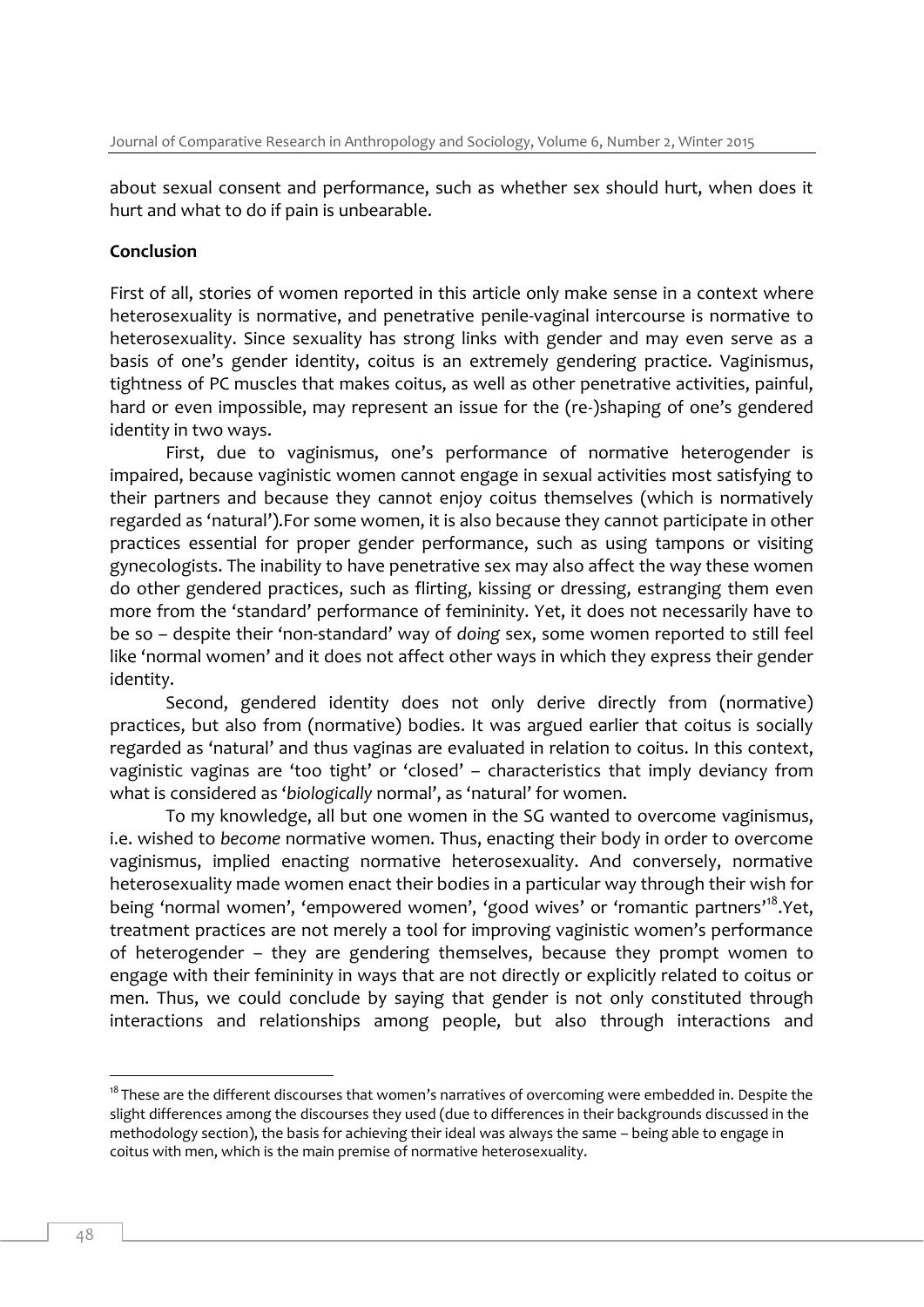relationships with one's own body. We could thus say that 'intimate doing' is also *social* in its nature.

#### R E F E R E N C E S

- Ayling, K., & Ussher, J. M. (2008) "If sex hurts, am I still a woman?" The subjective experience of vulvodynia in hetero-sexual women. *Archives of sexual behavior*. [Online] Springer Database 37 (2), 294 – 304. Available from: http://link.springer.com. [Accessed: 1st February 2015]
- Braun, V. & Wilkinson, S. (2005) Vagina equals woman? On genitals and gendered identity. *Women's Studies International Forum*. [Online] Elsevier Database 28 (1), 509–522. Available from: http://www.elsevier.com. [Accessed: 25th March 2015]
- Braun, V. & Kitzinger, C. (2001) The perfectible vagina: size matters. *Culture, Health & Sexuality*. [Online] Taylor & Francis Database 3 (3), 263 – 277. Available from: http://www.tandf.co.uk/journals. [Accessed: 21st November 2015]
- Butler, J. (1988) Performative acts and gender constitution: An essay in phenomenology and feminist theory.*Theatre Journal*. [Online] JStore Database 40 (4), 519 – 531. Available from: http://www.jstore.com. [Accessed: 11 January 2015]
- Findlay, D. (1993) The good, the normal and the healthy: The social construction of medical knowledge about women. *Canadian Journal of Sociology/Cahiers canadiens de sociologie*. [Online] JStore Database18 (2), 115 – 135. Available from: http://jstore.com. [Accessed: 19 January 2015]
- Jackson, M. (1984) Sex research and the construction of sexuality: A tool of male supremacy?*Women's Studies International Forum*. [Online] Elsevier Database 7 (1), 43 – 51. Available from: http://www.elsevier.com. [Accessed: 25th June 2015]
- Jeng, C. J. (2004) The pathophysiology and etiology of vaginismus.*Taiwanese Journal of Obstetrics and Gynecology*. [Online] Elsevier Database 43(1), 10 – 15.Available from: http://www.elsevier.com. [Accessed: 29th April 2015]
- Kaler, A. (2006) Unreal women: Sex, gender, identity and the lived experience of vulvar pain. *Feminist Review*. [Online] JStore Database82 (1), 50 – 75. Available from: http://jstore.com. [Accessed: 14th January 2015]
- Ling, W. N. (2003) Communicative functions and meanings of silence: an analysis of crosscultural views. *Multicultural studies*. [Online] 3 (1), 125-146. Available from: https://www.lang.nagoya-u.ac.jp/bugai/kokugen/tagen/tagenbunka/vol3/wong3.pdf. [Accessed: 19th May 2015]
- Meana, M. (2009)Painful Intercourse: Dyspareunia and Vaginismus, *Journal of Family Psychotherapy*. [Online] Routledge Database 20 (1), 2 – 3. Available from: https://http://www.routledgeonline.com. [Accessed: 29th April 2015]
- Mol, A., & Law, J. (2004) Embodied action, enacted bodies: The example of hypoglycaemia. *Body & Society*. [Online] Sahe Database10 (2-3), 43 – 62. Available from: https://uk.sagepub.com. [Accessed: 14th March 2015]